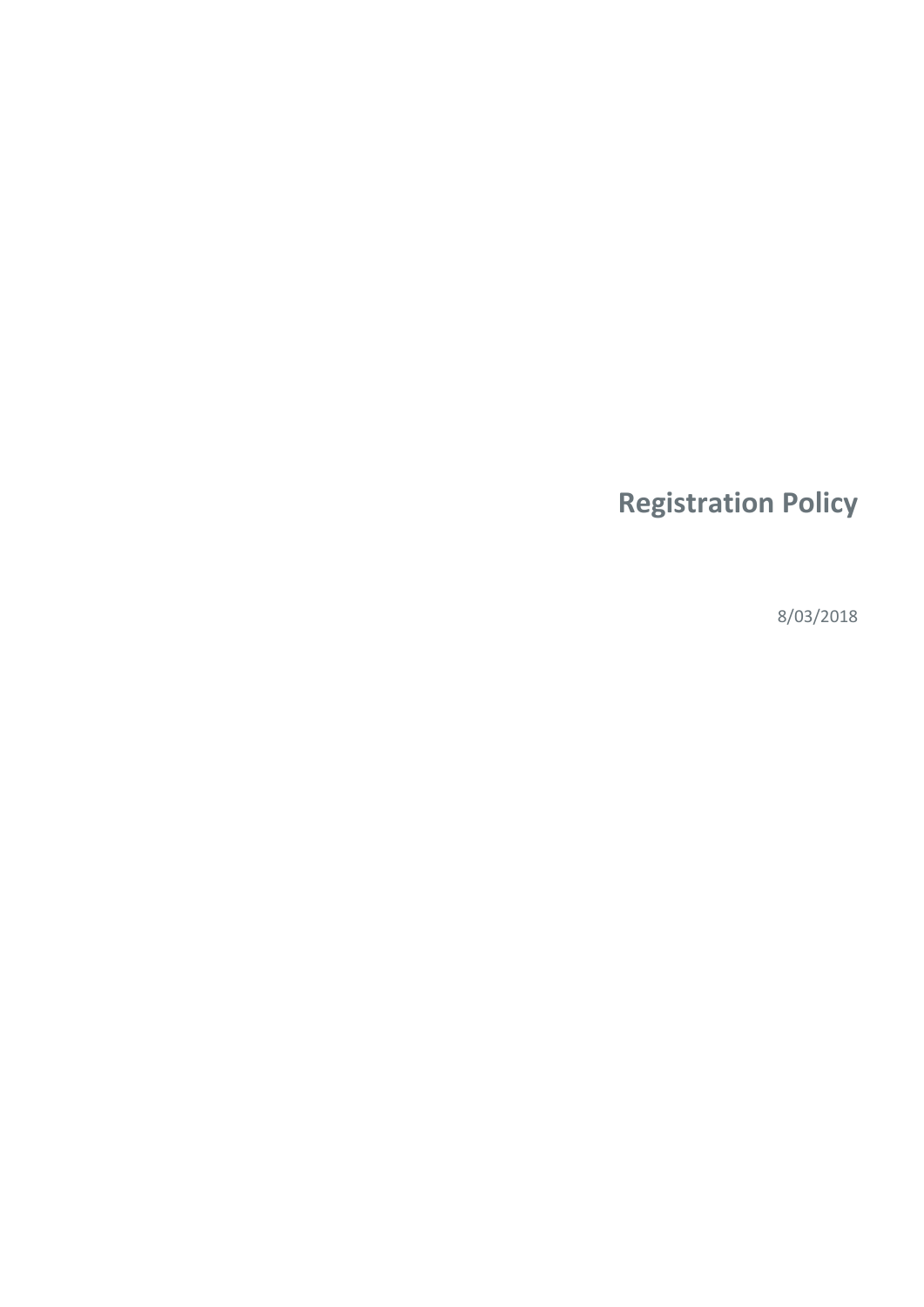# **Classification**

Public

Page II PUBLIC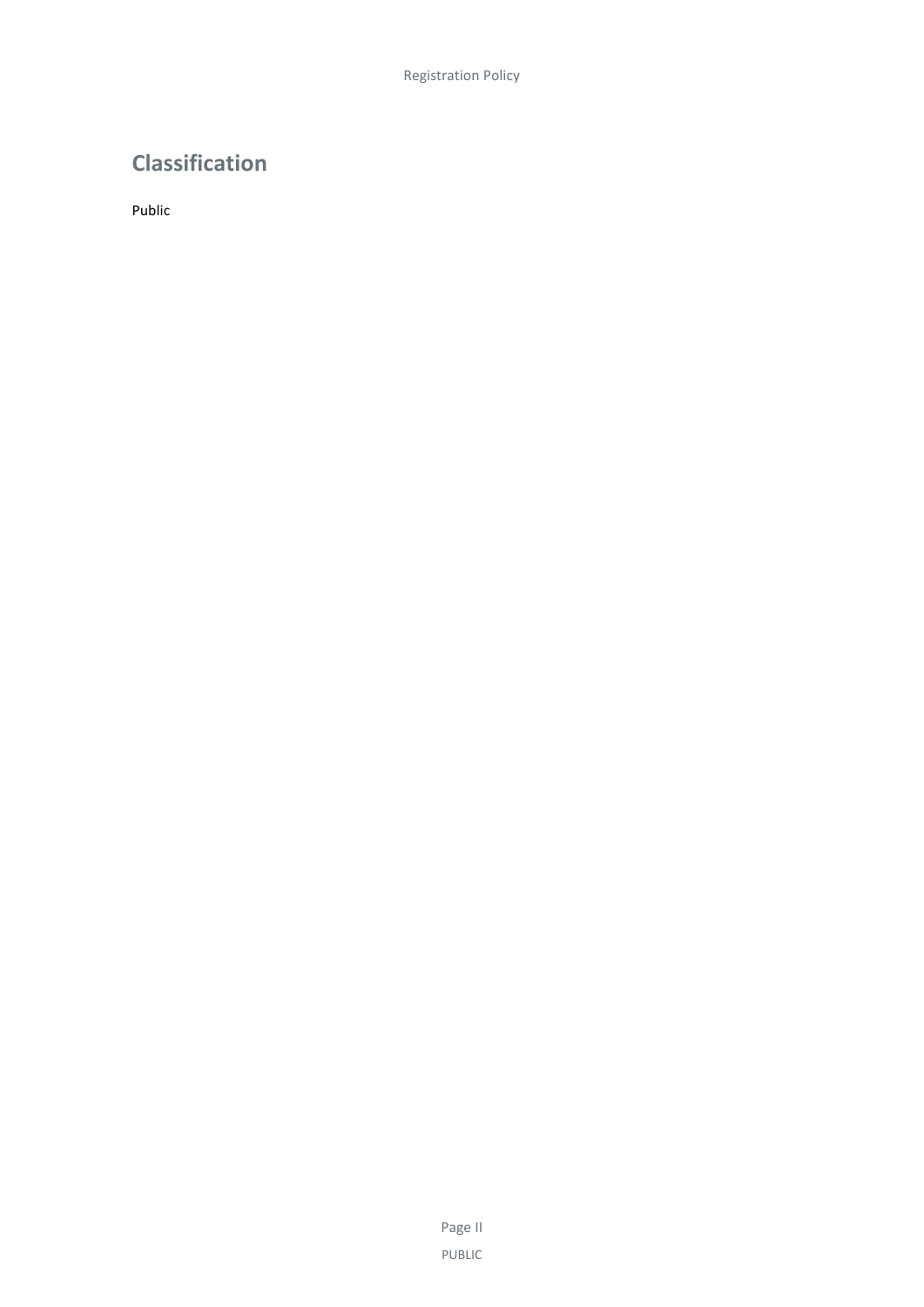# **Contents**

| $\mathbf{1}$ |     |  |  |
|--------------|-----|--|--|
| 2            |     |  |  |
| 3            |     |  |  |
| 4            |     |  |  |
|              | 4.1 |  |  |
|              | 4.2 |  |  |
|              | 4.3 |  |  |
|              | 4.4 |  |  |
|              | 4.5 |  |  |
| 5            |     |  |  |
|              |     |  |  |
|              |     |  |  |
|              |     |  |  |
|              |     |  |  |
|              |     |  |  |
|              |     |  |  |
|              |     |  |  |
|              |     |  |  |
|              |     |  |  |
|              |     |  |  |
|              |     |  |  |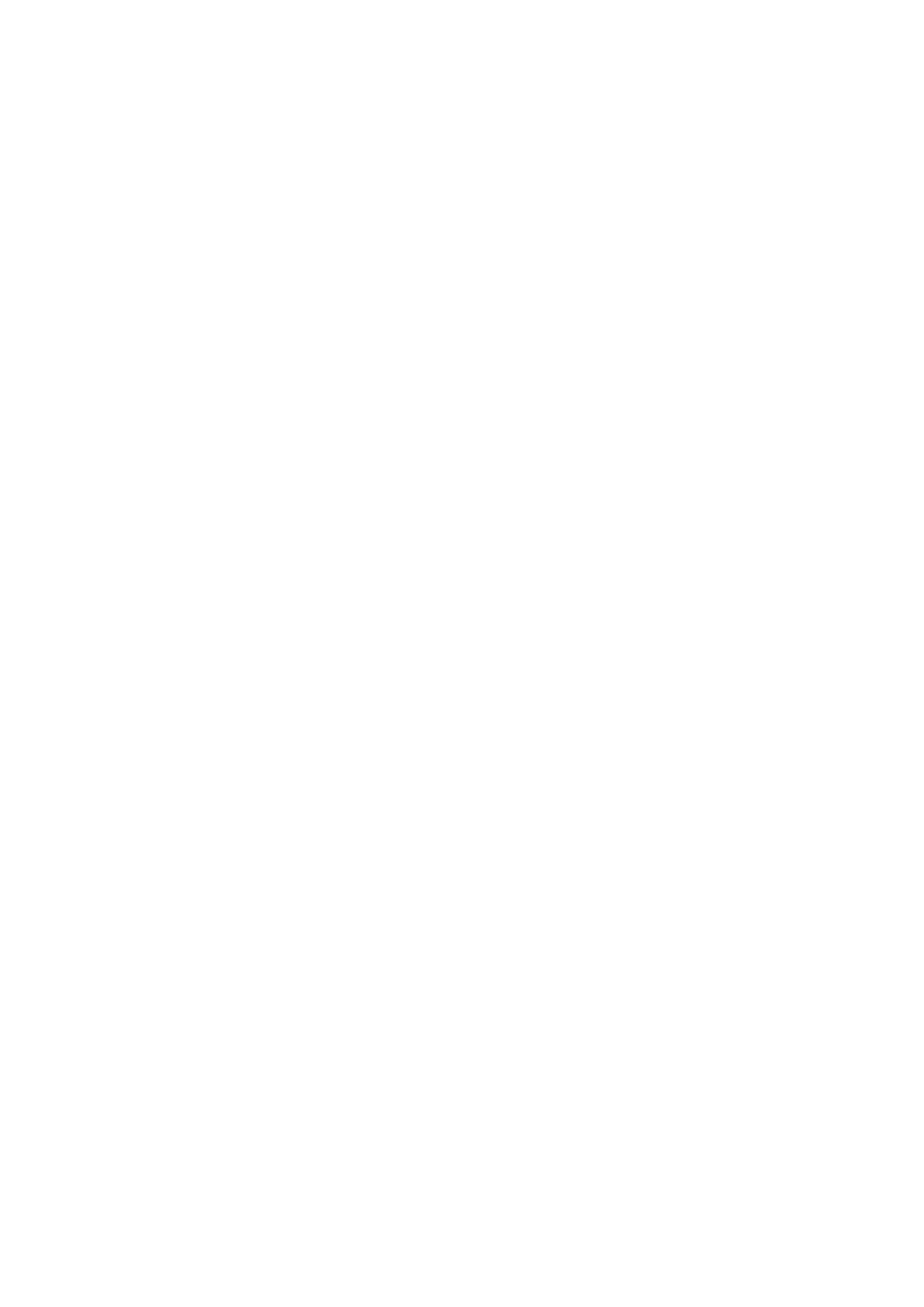# <span id="page-4-0"></span>**1 Definitions**

In this policy:

**Allocation** means the method by which a domain name is created and assigned to an Applicant; **Allocated** shall have a corresponding meaning.

**Applicant** means a natural or legal person, company or organisation in whose name an Application is submitted.

**Application** means the complete and technically correct request for a domain name, which complies with the Published Policies.

**Central Registry Organisation** means the organisation designated by the Pontificium Consilium de Comunicationibus Socialibus responsible for the operation of the Catholic TLDs.

**Claims Notice** means a notice provided to an Applicant indicating that the applied for Label is a Trademark Match to a Trademark Record in the Trademark Clearinghouse.

**Claims Services** means the services that collectively provide:

- **applicants with a Claims Notice; and**
- Trademark Holders, with a corresponding Trademark Record, with notice that a Label that is a Trademark Match to the Trademark Record is Allocated.

**Customer Registration Agreement** means an agreement between a Registrar and a customer.

**ICANN** means the Internet Corporation for Assigned Names and Numbers, its successors and assigns.

**Label** means a string of characters used to form part of a domain name.

**Premium Domain Name** means any domain name so designated by us.

**Published Policies** collectively means:

- **those specifications and policies established and published from time to time by us or any** of our designated representatives; and
- any ICANN Temporary Specifications or Policies and Consensus Policies or any Rights Protection Mechanisms and associated rules, policies, requirements and procedures (as defined in our agreement with ICANN).

**Registrant** means a natural or legal person, company or organisation in whose name a domain name is Allocated in the TLD.

**Registrar** means an entity that is authorised to offer domain name registration services in relation to the TLD.

**Registry** means the systems used to record, store and maintain details of domain names in the TLD.

**Service** means the services that we provide in relation to the TLD.

**SMD File** means the Signed Mark Data file provided by the TMCH Sunrise and Claims Operator to a holder of a Validated Mark which is encoded with certain information.

**TLD** means Top Level Domain and for the purpose of this policy shall mean any one of the TLDs operated by us:

PUBLIC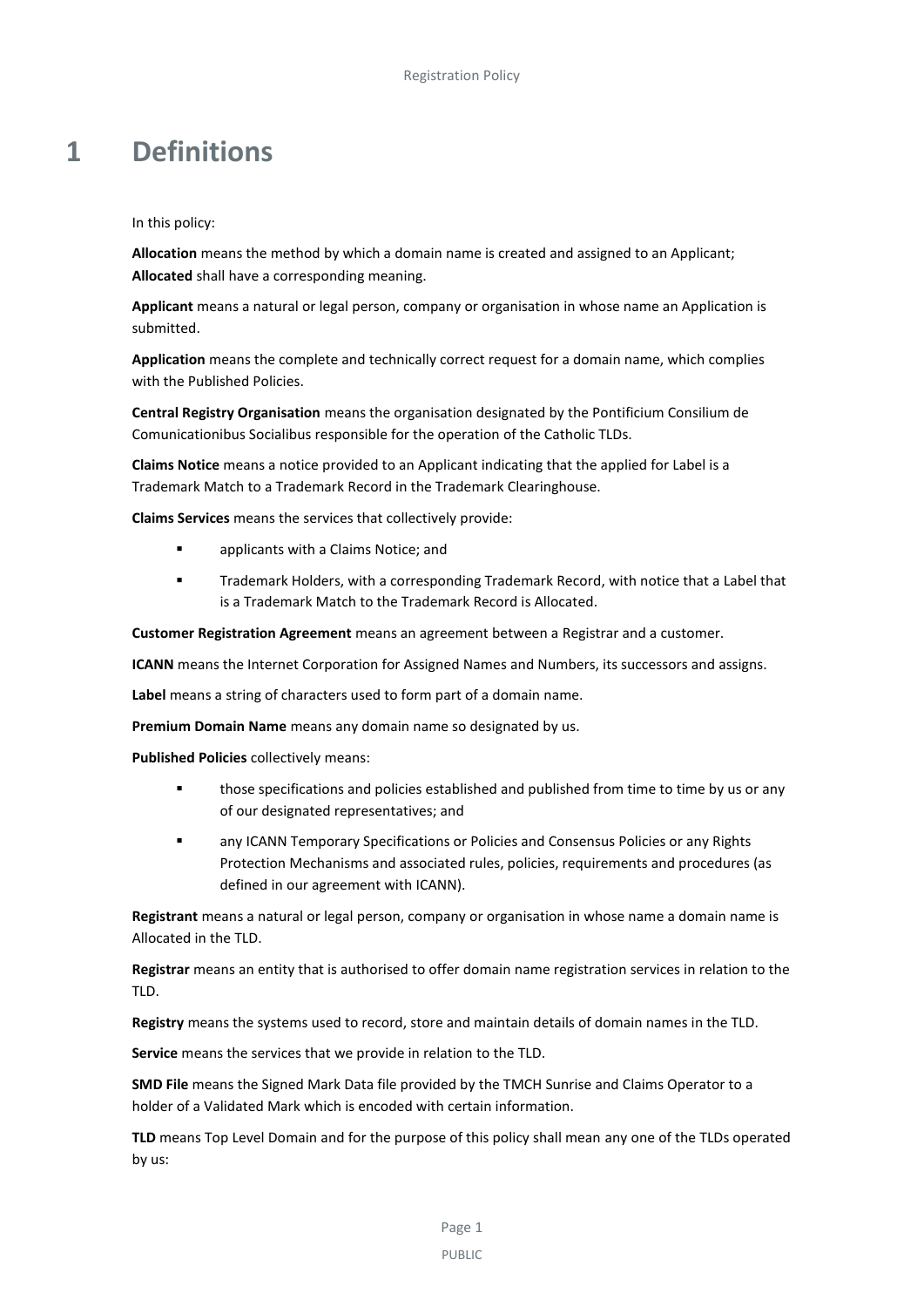- .catholic;
- 天主教.:
- or .:كاث ول يك
- .католик

**TMCH Sunrise and Claims Operator** means the providers appointed by ICANN to serve as the Trademark Clearinghouse by accepting, authenticating, validating and facilitating the transmission of information related to certain trademarks.

**Trademark Clearinghouse Guidelines** means the guidelines which can be found at the following link www.trademark-clearinghouse.com (as may be updated from time to time) which provide an overview of the requirements for the inclusion of trademarks in the Trademark Clearinghouse and the issuance of a SMD File.

**Trademark Clearinghouse** means the central repository for information to be authenticated, stored, and disseminated, pertaining to the rights of Trademark Holders.

**Trademark Holde**r means holders of marks that have been verified by the TMCH Sunrise and Claims Operator as meeting the requirements specified in the Trademark Clearinghouse Guidelines.

**Trademark Match** means that a Label is a match to a trademark, as described in the Trademark Clearinghouse Guidelines.

**Trademark Record** means a complete and correct set of information concerning a trademark or other mark submitted to the Trademark Clearinghouse.

**Validated Mark** means a mark that has been verified by the TMCH Sunrise and Claims Operation as meeting the requirements specified in the Trademark Clearinghouse Guidelines including those relating to proof of use.

**We**, **us** and **our** means the Central Registry Organisation or our designated representatives.

**You** and **your** means the person or entity accessing the Service.

**Zone** means a distinct, contiguous portion of the Domain Name System (DNS) for which administrative responsibility has been delegated to a single manager.

**Zone File** means the file containing information about domain names that are active in the TLD and as further described in sectio[n 4.5.](#page-17-0)

**Active Variant** means a Variant of a domain name that has been activated by the registrant and has name server information associated with it such that it can be resolved by users of the DNS.

**ASCII** means the American Standard Code for Information Interchange. ASCII is an encoding scheme based on the ordering of the English alphabet. ASCII is set of common numerical Code Points for computers and other devices that work with text.

**Code Point** means an assigned code that uniquely identifies a character or glyph in certain languages and scripts. These Code Points are unique numbers for each character, or an aspect of a character such as an accent mark. The Code Points used by the Service are described further in the Unicode standard―please refer to the definition of Unicode for further information.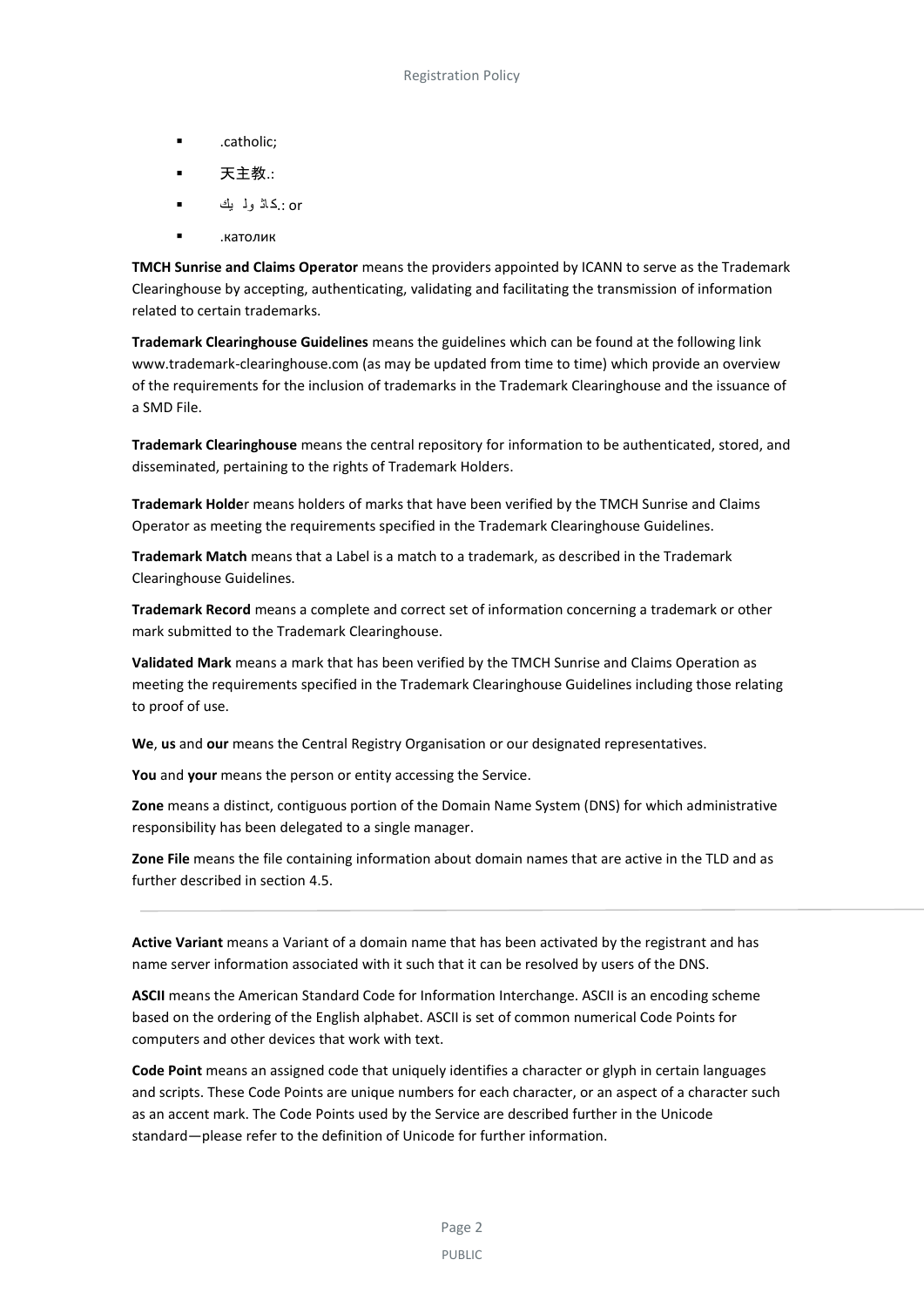**Diacritic** means a mark that is placed over, under, or through a letter in some languages to show that the letter should be pronounced in a particular way.

**Primary Domain Name** means the initial domain name, which may or may not have Variants associated with it.

**Unicode** means the single scheme that provides a unique number for each character or glyph across a variety of languages and scripts. The Unicode standard contains tables that list the Code Points for each character identified. The Unicode standard and tables are available at the following link http://www.unicode.org.

**Variant** means two domain labels or two domain names that are considered to be 'equivalent' to each other.

**Inactive Variant** means a Variant of a Primary Domain Name that has not been activated and thus is not provisioned within the DNS. An Inactive Variant will not function on the Internet. An application to activate an Inactive Variant may be considered, however Blocked Variants may not be activated under any circumstances, the activation of any Inactive Variant is at all times subject to our policy.

**Blocked Variant** means an Inactive Variant of a Primary Domain Name that may not be activated and thus is not provisioned within the DNS. An Inactive Variant will not function on the Internet.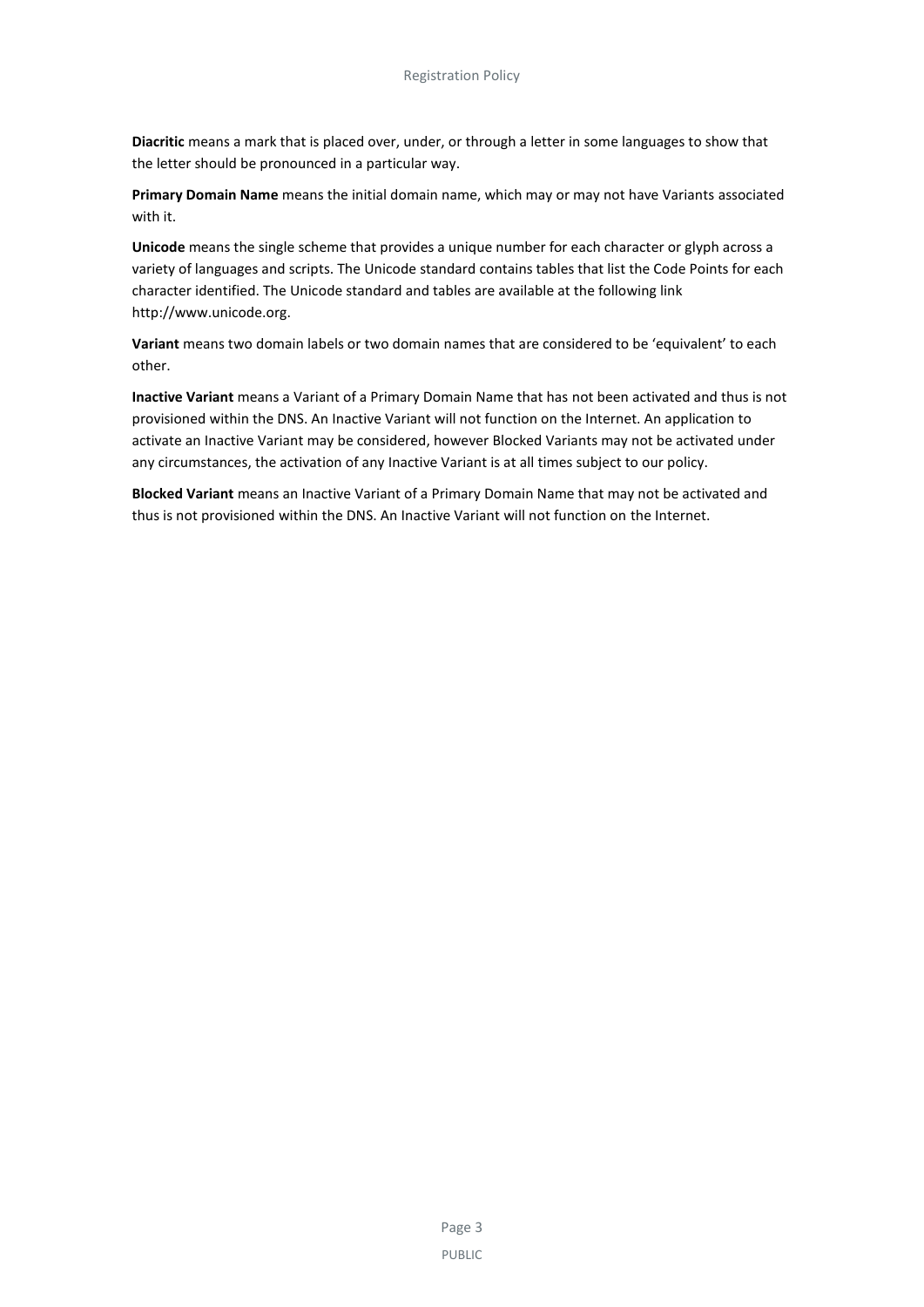# <span id="page-7-0"></span>**2 About this document**

This document describes our policy regarding the registration of domain names in the TLD. Document Identifier: CRO-POL-001 Publication Date: March 2018 Status: CURRENT

> Page 4 PUBLIC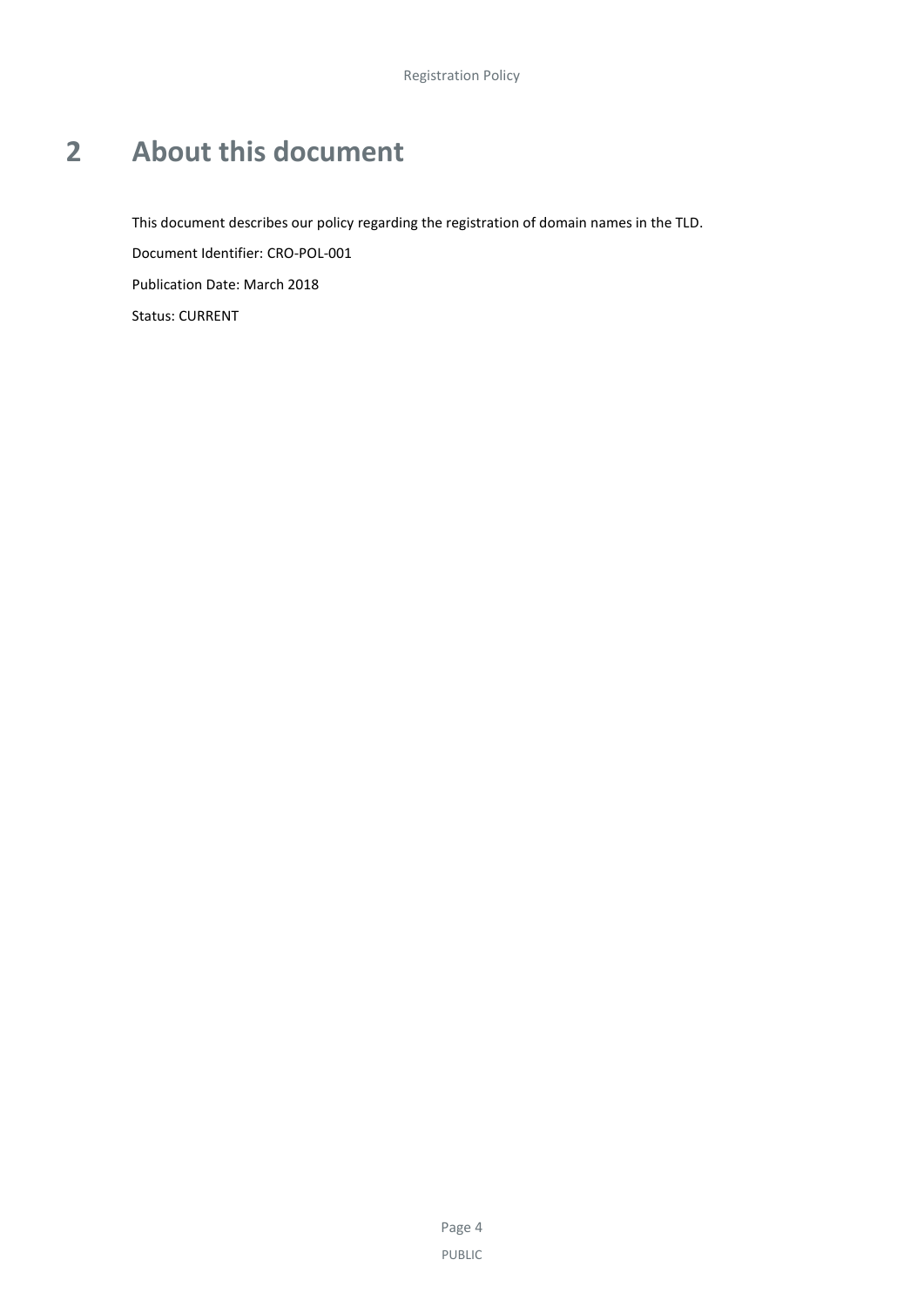# <span id="page-8-0"></span>**3 Purpose**

The purpose of this policy is to describe:

- the eligibility requirements for registering a domain name in the TLD and the required criteria for domain name registration;
- the technical requirements for the composition of a domain name;
- **u** what domain names may be reserved or restricted by us;
- information about a domain name that is displayed publically in the WHOIS Service; and
- **•** how the Zone File for the TLD may be accessed.

We have developed this policy with reference to applicable industry standards, ICANN mandated requirements, and to meet our operational requirements for the TLD.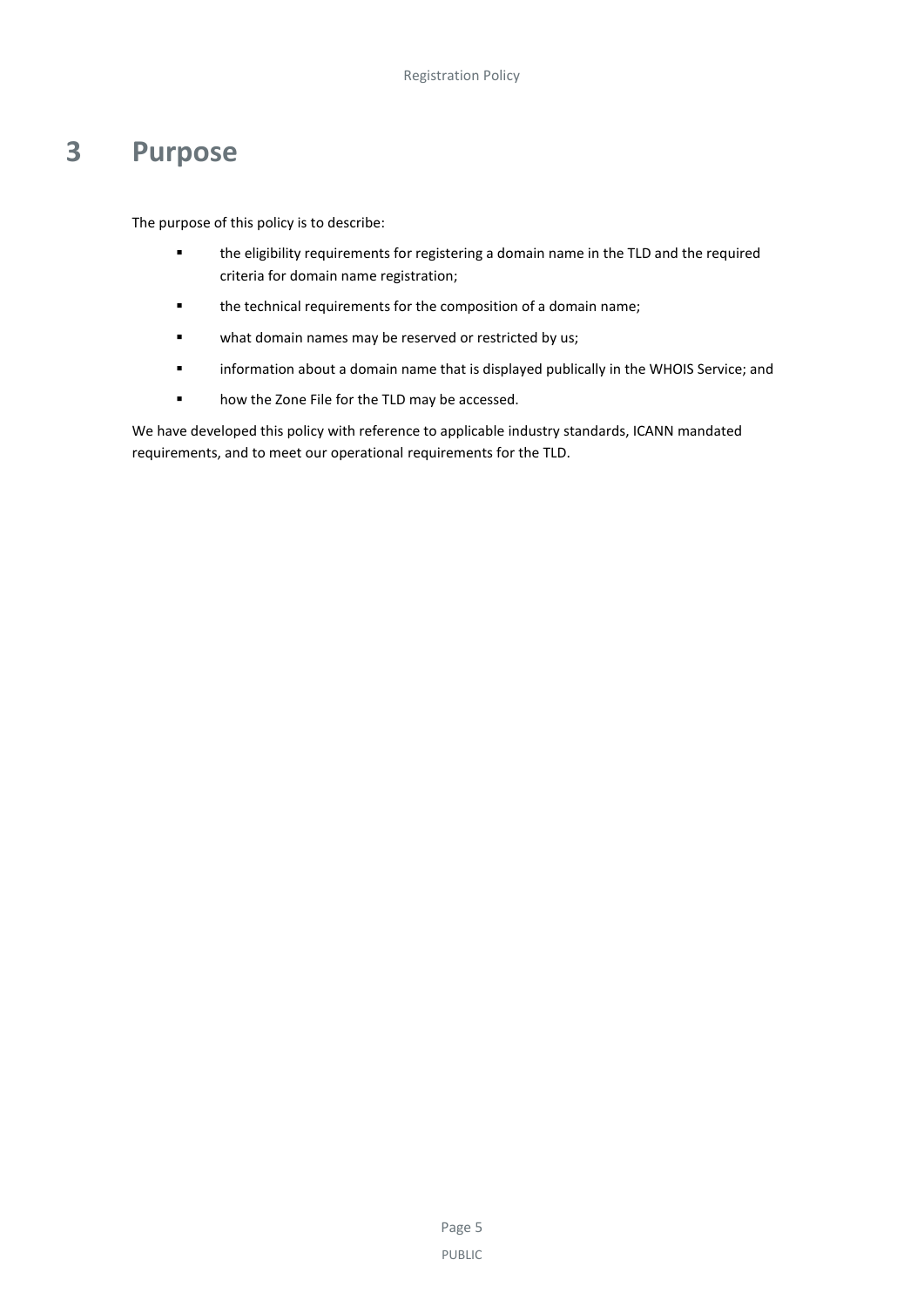# <span id="page-9-0"></span>**4 Policy Statement**

# **4.1 Eligibility**

<span id="page-9-1"></span>The purpose of this section is to describe the eligibility requirements for registering a domain name in the TLD.

# **Mission and Purpose of the TLD**

The mission and purpose of the TLD is to share the teachings, message and values of the Catholic Church (the 'Church') with its own members and with the wider global community, by creating a dedicated, authoritative online space for the exclusive use of the Church and its constituent institutions, including dioceses, religious orders, institutes of consecrated life and organizations affiliated to the Church, and for the benefit of its adherents globally.

The TLD will serve as an important method of communication for the Church, by establishing a formal and official channel for online communications via the appropriate channels of the Church. This function of the TLD is consistent with the Church's core activities, as communication is important in the life of the Church insofar as it facilitates the sharing of information and helps build a sense of community and belonging amongst its adherents.

The TLD will complement the Church's long established global network of communications activities including print and digital media, television and radio.

# **Eligibility Requirements**

To support the mission and purpose of the TLD, all domain name registrations in the TLD will be registered to, and maintained by us for our exclusive use and that of the constituent institutions of the Church.

We will be displayed as the Registrant Contact in the Registry WHOIS Service.

We will not sell, distribute or transfer control or use of any registration in the TLD to any third party that is not identified within the TLD, as such, individual adherents will not be eligible to register or be granted use of domain names in the TLD.

Use of a domain name within the TLD may be granted, at our sole discretion, to an affiliate such as recognised dioceses, religious orders and other Church-affiliated institutions. We maintain a list of affiliates formally recognised by the Holy See as being part of the Catholic Church and thus being eligible to be granted use of a domain name within the TLD. This list is primarily based on, however not exclusively, on the Annuario Pontificio, the official annual directory of all institutions related to the Holy See.

All domain names, and their subsequent use, must be consistent with the mission and purpose of the TLD as determined by us at our sole and absolute discretion.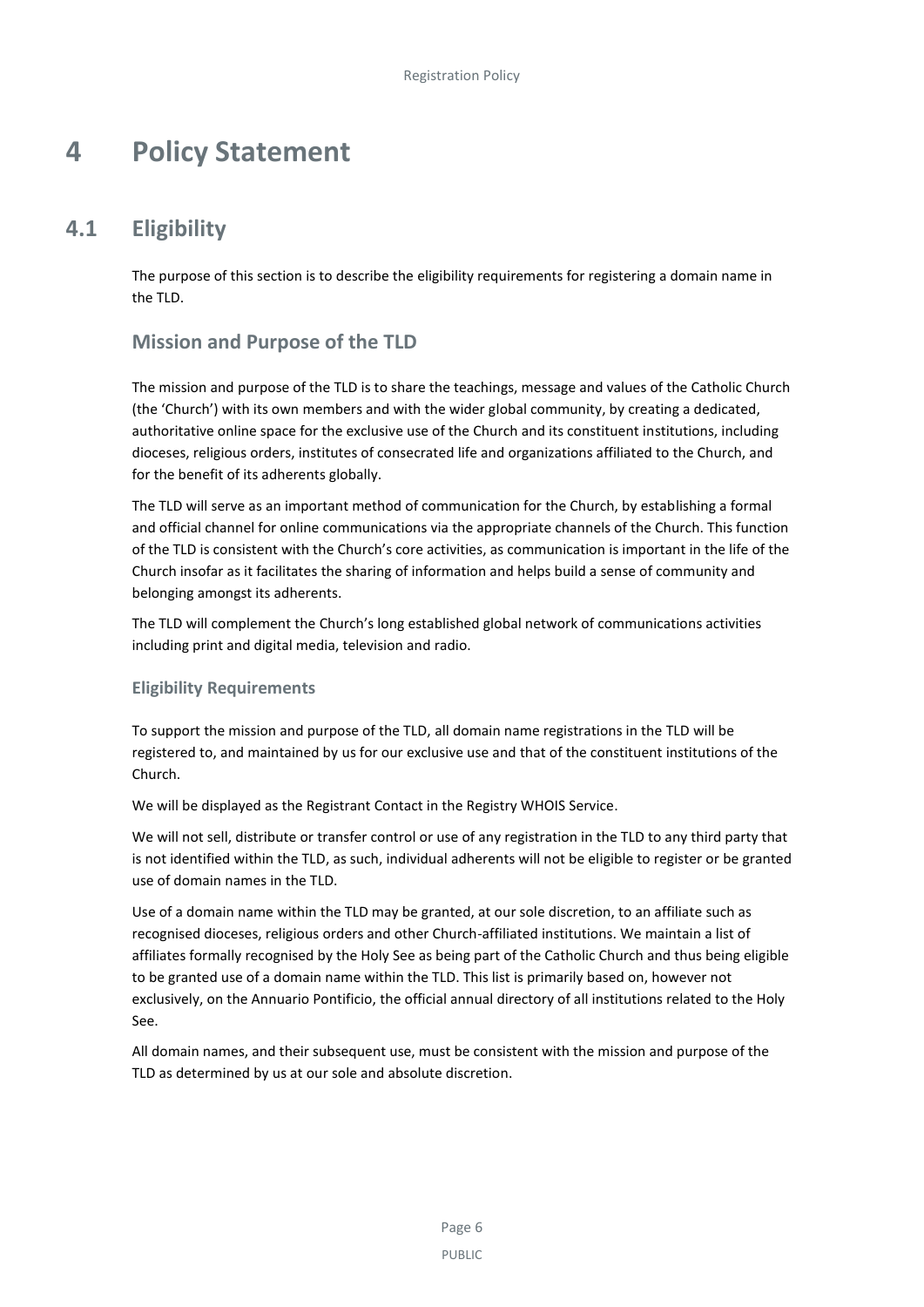# **Monitoring and Review**

We may take certain steps to substantiate whether the use of a domain name meets the requirements described in our policy.

Where we determine that:

- the eligibility requirements described in this policy are not met; or
- the domain name or its use is not consistent with the mission and purpose of the TLD;

we may in our absolute discretion cancel, lock, place on hold, transfer or delete the domain name.

# **Application of the Domain Name Dispute Resolution Policy**

Any person or entity may challenge a Registrant's eligibility in accordance with our Domain Name Dispute Resolution Policy.

# **Our Rights and Responsibilities**

We reserve the right to deny any request for, or Application for, a domain name, or cancel, lock, place on hold, transfer, delete, or take any other action on any domain name or transaction that we deem necessary, in our sole discretion:

- 1 to protect the integrity and stability of the Service;
- 2 to comply with our obligations to ICANN;
- 3 to comply with any applicable laws, government rules or requirements, requests of law enforcement, or in compliance with any dispute resolution policies or process;
- 4 to avoid any liability, civil or criminal, on our part, as well as our affiliates, subsidiaries, officers, directors, employees and subcontractors;
- 5 to ensure compliance with the Published Policies;
- 6 to stop or prevent any violations of any terms and conditions of the Customer Registration Agreement;
- 7 for the non-payment to us of any fee; or
- 8 to correct mistakes made by us, any Registrar or any of our service providers in connection with an Application for a domain name, or a domain name.

# <span id="page-10-0"></span>**4.2 Requirements for the Composition of a Domain Name**

The purpose of this section is to describe the elements that make up a domain name, how those elements are commonly described, and the technical requirements for those elements.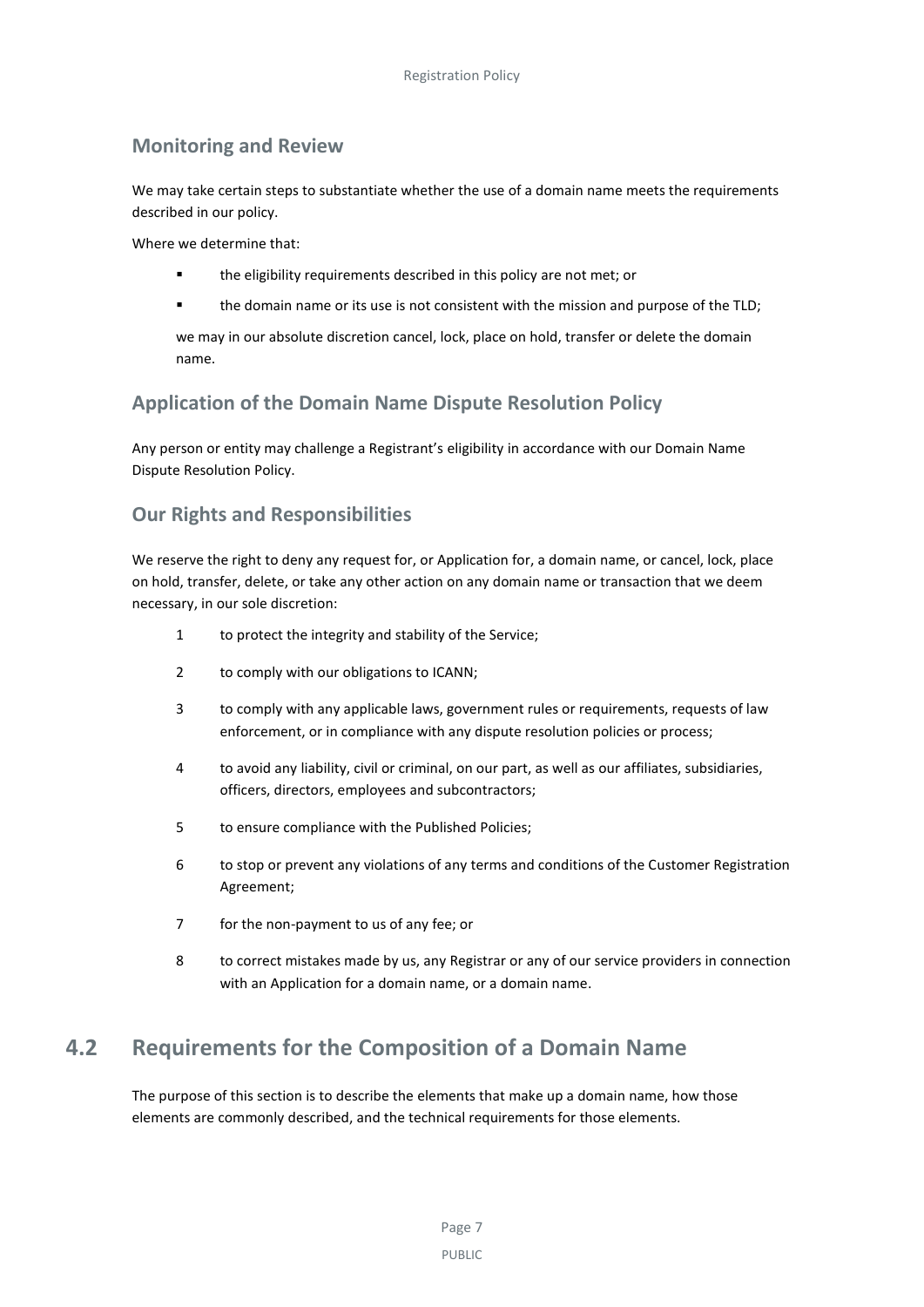## **General Information about Domain Names**

In the operation of the TLD we use the word 'label' to describe a sequence of characters. A domain name is made up of one or more Labels, separated by a period ('.'), before the TLD, for example name.catholic or domain.name.catholic.

Labels that may be used to make a domain name are subject to composition requirements described in this policy.

### **Levels of Domain Names**

A domain name is often described in relation to its 'level', a:

- 'second level' domain name consists of one Label before the TLD, for example name.catholic; and a
- 'third level' domain name consists of two Labels before the TLD, for example domain.name.catholic; and so on.

### **ASCII Composition Requirements**

Domain names in the .catholic Zone will only allow domain names composed of ASCII characters.

We validate that all domain names created in the TLD meet the technical composition requirements described in this section.

All domain names must conform to certain requirements. Each label in the domain name must:

- have a minimum of 1 character, and a maximum of 63 characters;
- only contain letters (a-z, A-Z), digits (0-9) and hyphens (-), or a combination of these;
- **EXECT** begin with a letter or a digit and end with a letter or a digit;
- neither begin with, nor end with a hyphen (-);
- not contain hyphens (-) in the third and fourth positions (e.g. www.ab - cd.catholic); and
- not include a space (e.g. www.ab cd.catholic).

### **Internationalised Domain Names**

A domain name consisting of characters other than those in basic Latin ASCII characters (upper and lowercase letters A-Z and numbers 0-9) is called an Internationalised Domain Name or 'IDN'.

Internationalised Domain Names can be represented in two forms; a 'User Form', which is how the domain name appears in the chosen script, and a corresponding 'DNS Form', which is how the domain name is represented technically in the DNS.

The ability to register domain names in characters other than ASCII characters is a relatively recent innovation and as such these two forms exist to allow the introduction of Internationalised Domain Names whilst maintaining backwards compatibility with legacy infrastructure and software. This is due to the fact that much of the infrastructure of the Internet assumes domain names consist of only Latin characters.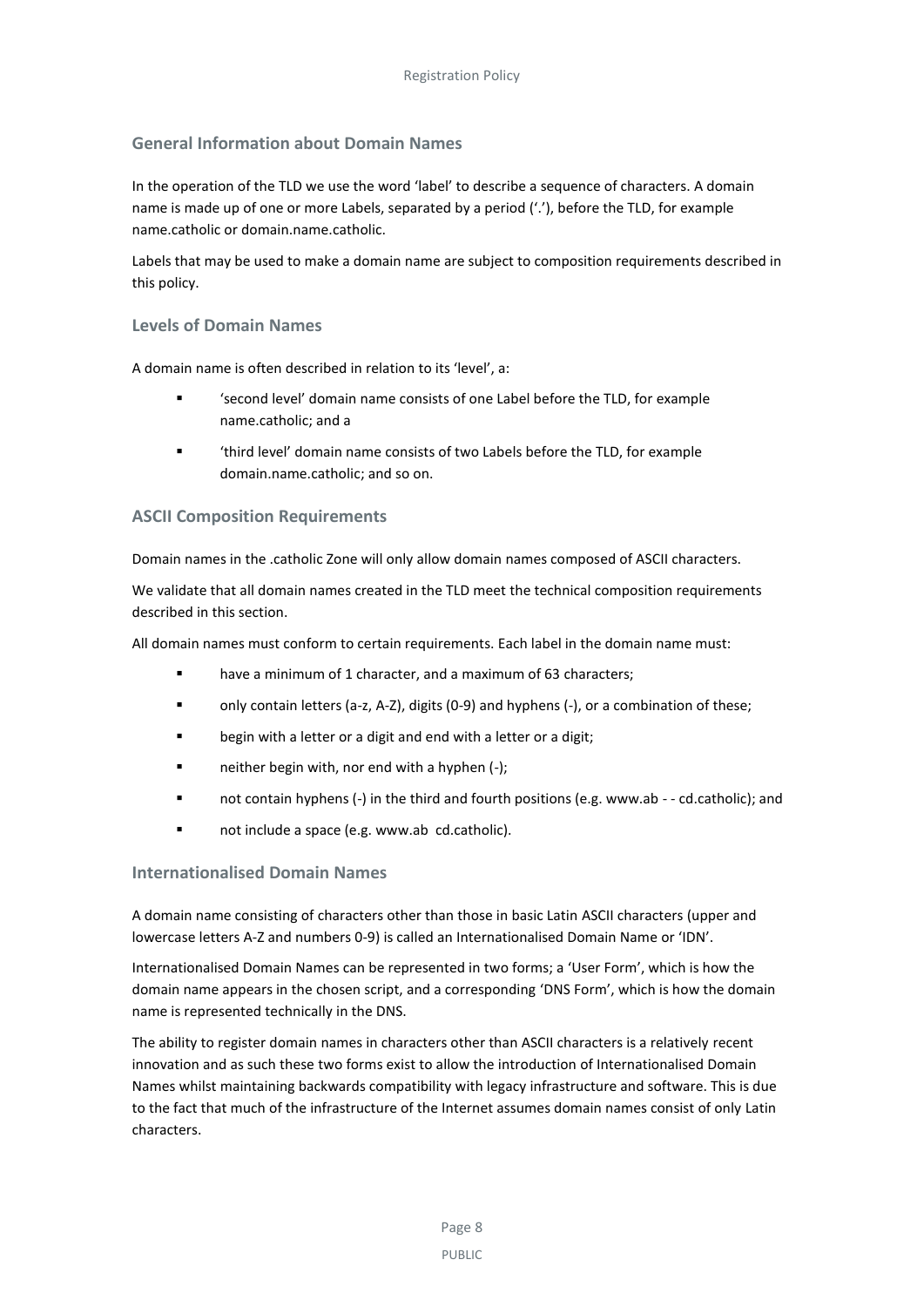As a result of needing to use these two forms, some additional steps are required to ensure that Internationalised Domain Names both function correctly in the DNS and that the domain names are meaningful to end users.

An example of an Internationalised Domain Name in the two forms is:

- User Form: يك ول كاث.يك ول كاث) Note: Right to Left)
- **DNS** Form: xn--mgbi4ecexp.xn--mgbi4ecexp

Labels that may be used to internationalise domain names have composition requirements in addition to those specified for Latin only domain names.

## **IDN Composition Requirements**

Domain names in the TLD will be allowed to be created as follows:

- 天主教. Zone will only allow domain names composed of Chinese characters:
- يك ول كاث. Zone will only allow domain names composed of Arabic characters: and
- .католик Zone will only allow domain names composed of Cyrillic characters.

We validate all attempts to create domain names against these technical composition requirements prior to allowing a domain name to be created.

In the case where only one of the forms (User Form or DNS Form) is requested, then its corresponding form will be determined automatically by the Service; both forms must meet the following composition requirements of this policy.

Each label in the DNS Form of the domain name must:

- $\blacksquare$  Begin with xn -;
- Contain between 5 to 63 characters;
- Consist only of Latin characters (a-z, A-Z), digits (0-9) and hyphens (-); and
- Not end with a hyphen (-).

Each label in the User Form of the domain name must:

- Contain a minimum of 1 character and maximum of 63 characters;
- **Not contain any Diacritics;**
- **•** Only use the characters described in this policy;
- Not begin with a digit, neither 'western Arabic' digits (0-9) nor 'eastern Arabic' digits (۰-۹);
- Not contain both Western Arabic digits (0-9) and Eastern Arabic digits (۰-۹);
- Neither begin with, nor end with a hyphen (-);
- Not contain hyphens (-) in the third and fourth positions;
- **Be the equivalent of a valid DNS Form.**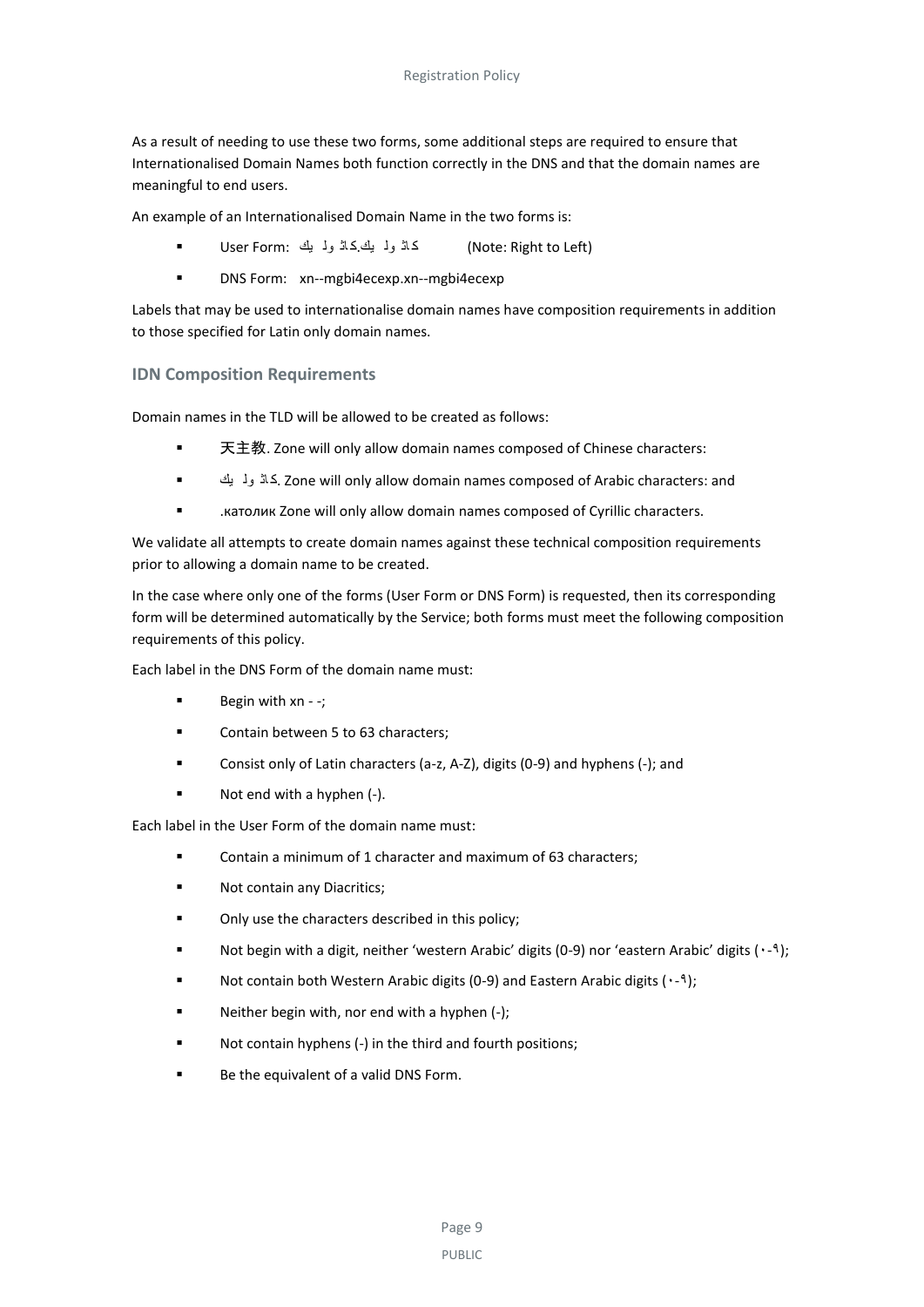### **Languages and Characters Available for Domain Names**

We will only allow Internationalised Domain Names composed of characters and Code Points described in the applicable language tables at the following link[: https://www.iana.org/domains/idn-tables](https://www.iana.org/domains/idn-tables)

The request for an Internationalised Domain Name must include a language tag. The language tag is an important part of the process of creating an Internationalised Domain Name and must be present. Only one language tag per domain name is allowed and at present only the Arabic language and associated language tag will be accepted.

### **Variants**

To reduce confusion that may be caused by certain characters that are similar to one another, we use Variants. The form of the domain name in the characters selected at the time of registration is known as the Primary Domain Name.

The intent of Variants is that if the Variant were to be substituted for the Primary Domain Name by a user, the same end result would be achieved.

Creating a domain name may not result in a Variant, however where it does the Variant will be associated with the Primary Domain Name throughout the lifecycle of that domain name. Where a Variant exists it will have the same domain name information as the Primary Domain Name and the Variant will follow the same domain name lifecycle as the Primary Domain Name. In effect the Primary Domain Name and all associated Variants are one registration and are treated as such within the Service.

By default, all Variants are Inactive Variants when the Primary Domain Name is created,

### **Activation of Inactive Variants**

Inactive Variants may be activated at the request of a registrant at any time during the lifecycle of the Primary Domain Name. A Blocked Variant may not be activated, and requests to do so will be denied.

Variants may only be activated by the Registrar of the domain name. The maximum number of Active Variants must not exceed five in total; requests to activate two or more Variants may be subject to review by us.

### **Provisioning of Variants**

It is the registrant's responsibility to ensure that any details required for the correct operation of the Active Variants are in place. An Active Variant must not be managed independently of the Primary Domain Name, either in the DNS or by any other means. Active Variants must be used for the same website, email and other associated services as the Primary Domain Name

Registrants may not sell, rent, lease or otherwise relinquish control to another party, of any Active Variant to their Primary Domain Name.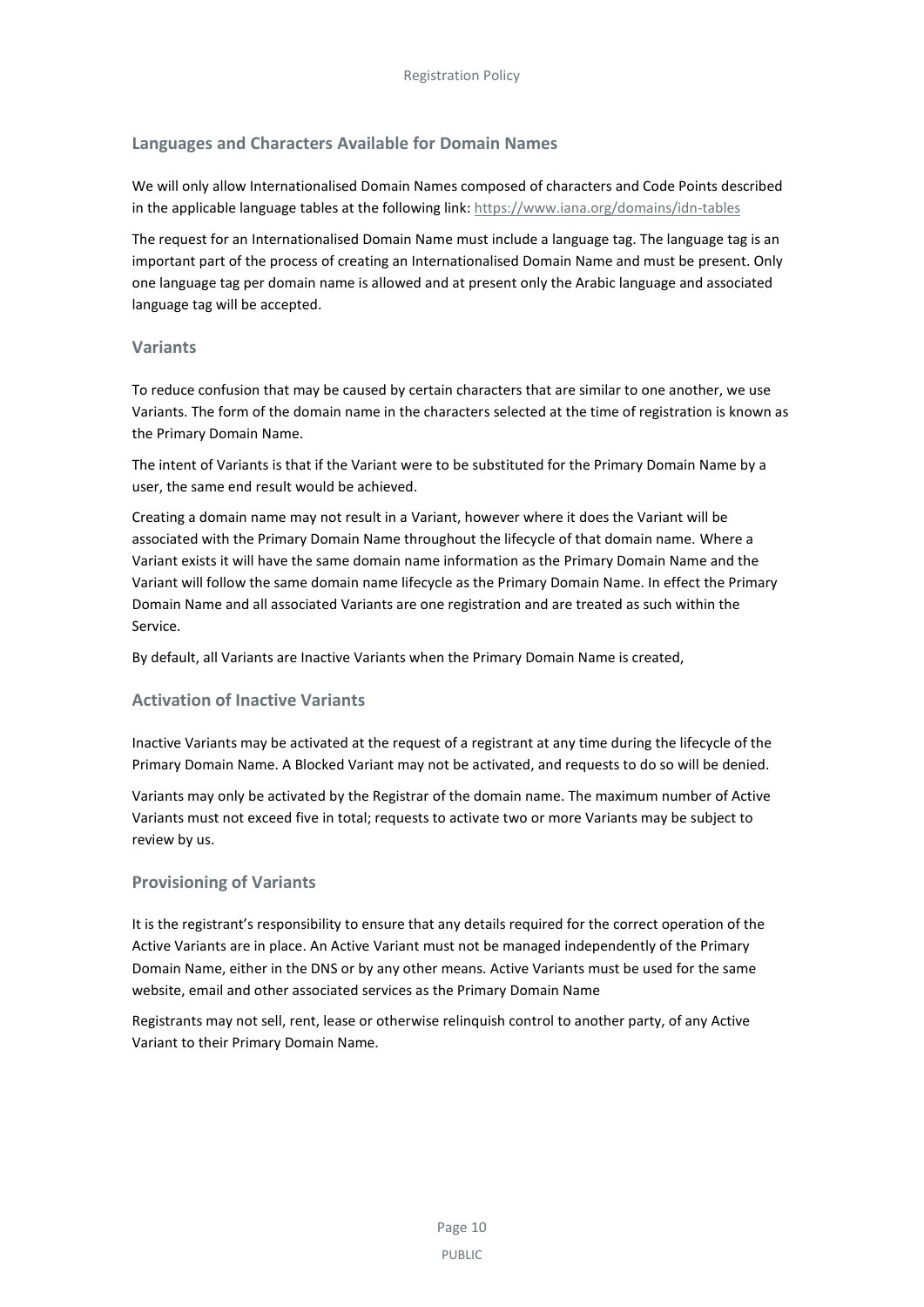# **4.3 Reserved and Restricted Domain Names**

<span id="page-14-0"></span>The purpose of this section is to describe the various types of Labels in the TLD that may be 'reserved', meaning that they are unavailable for registration as a domain name, or 'restricted' meaning that they may be available for registration as a domain name under certain conditions.

Where a Label is both reserved and restricted then reserved status shall take precedence.

# **Our use of Reserved and Restricted Labels**

Subject always to ICANN mandated requirements, a reserved or restricted Label may be Allocated or registered to us.

# **Reserved Labels**

The Labels that are reserved in the TLD fall into the following categories; these are Labels that may be reserved:

- **for technical operations:**
- **that represent country and territory names;**
- **that represent names of intergovernmental organisations;**
- **ullet unity which are certain Labels composed of two characters;**
- that represent names of the International Olympic Committee, and those of the International Red Cross and Red Crescent Movement; and
- **those that are reserved by us.**

### **Status of Reserved Labels in the Service**

Unless otherwise Allocated according to this policy, the response to a WHOIS query for a domain name containing a reserved Label includes a message indicating that the domain name is reserved.

### **Technical Operations**

The following Label(s) are reserved in all levels of the TLD:

- EXAMPLE
- NIC
- **RDDS**
- WWW
- **U** WHOIS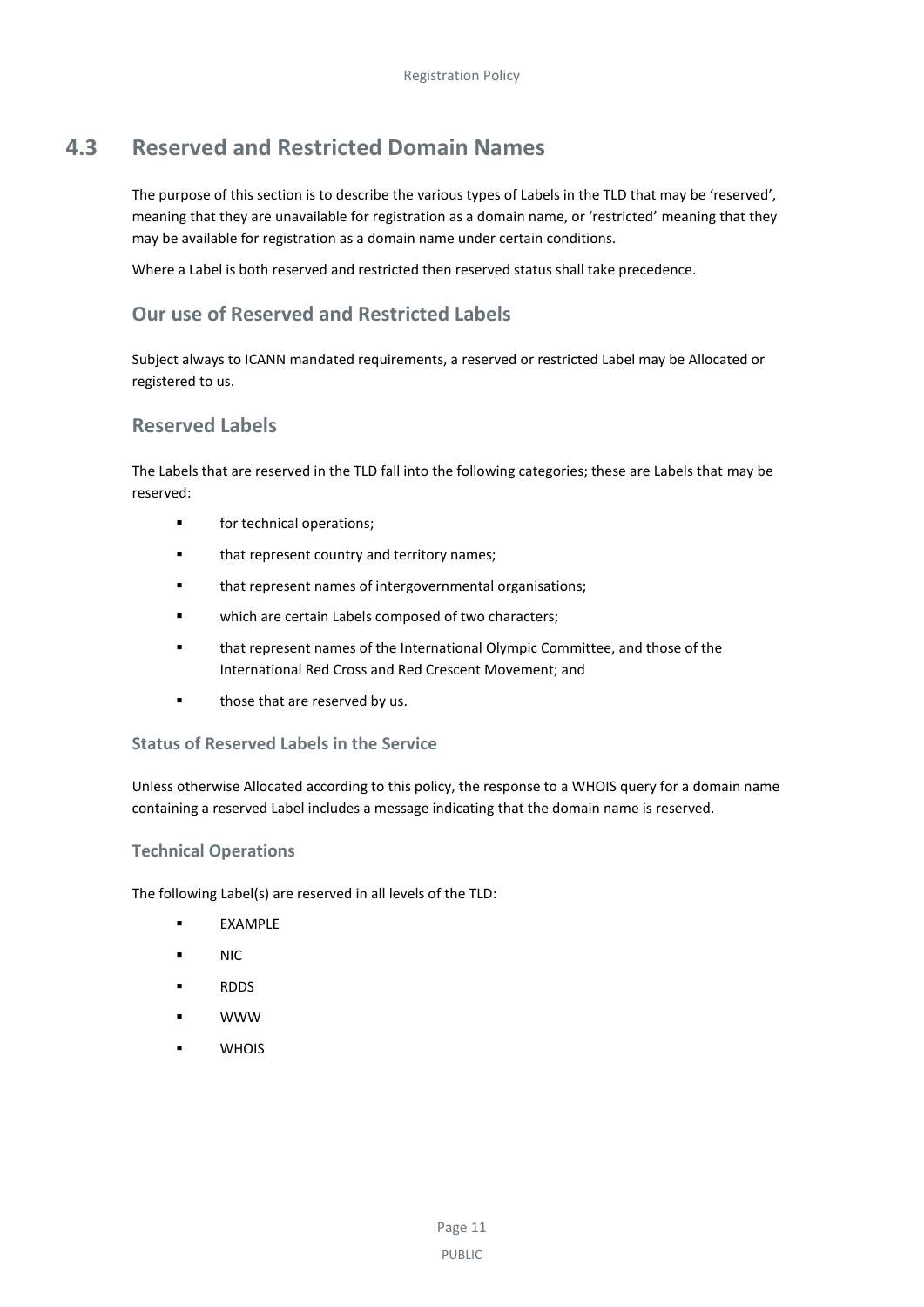## **Country and Territory Names**

The following Label(s) may be reserved in all levels of the TLD:

- The short form (in English) of all country and territory names (including the European Union) contained on the ISO 3166-1 list [\(http://www.iso.org/iso/country\\_codes\)](http://www.iso.org/iso/country_codes).
- Country and territory names described in the United Nations publication: Technical reference manual for the standardization of geographical names, part three 'Names of Countries of the World' [\(http://unstats.un.org/unsd/geoinfo/UNGEGN/docs/pubs/UNGEGN%20tech%20ref%20m](http://unstats.un.org/unsd/geoinfo/UNGEGN/docs/pubs/UNGEGN%20tech%20ref%20manual_m87_combined.pdf) [anual\\_m87\\_combined.pdf\)](http://unstats.un.org/unsd/geoinfo/UNGEGN/docs/pubs/UNGEGN%20tech%20ref%20manual_m87_combined.pdf) as published by the Group of Experts on Geographical Names.
- The list of United Nation member states, in each of the official United Nations languages described in the United Nations publication: List of Country Names [\(http://unstats.un.org/unsd/geoinfo/ungegn/wg1.html\)](http://unstats.un.org/unsd/geoinfo/ungegn/wg1.html) as submitted by the Working Group on Country Names of the United Nations Group of Experts on Geographical Names to the United Nations Conference on the Standardization of Geographical Names.

### **Two-character Labels**

Certain Labels composed of two characters set may be reserved in all levels of the TLD.

**Names of Intergovernmental Organisations**

Names of intergovernmental organisations may be reserved at the second level of the TLD.

These Labels can be found at the following link:<http://www.icann.org/en/resources/registries/reserved>

# **Names of the International Olympic Committee, and those of the International Red Cross and Red Crescent Movement**

Names of the International Olympic Committee and those of the International Red Cross and Red Crescent Movement may be reserved at the second level of the TLD.

These Labels can be found at the following link: [http://www.icann.org/en/resources/registries/reserved.](http://www.icann.org/en/resources/registries/reserved)

## **Reserved by Us**

Labels that are reserved by us are determined at our absolute discretion. Labels may be reserved by us for our exclusive use, at any level of the TLD.

We may release reserved Labels for registration to another person or entity at any time at our sole and absolute discretion.

# **Amending the List of Reserved Labels**

We may at our absolute discretion from time to time, subject always to applicable industry standards, and ICANN mandated requirements: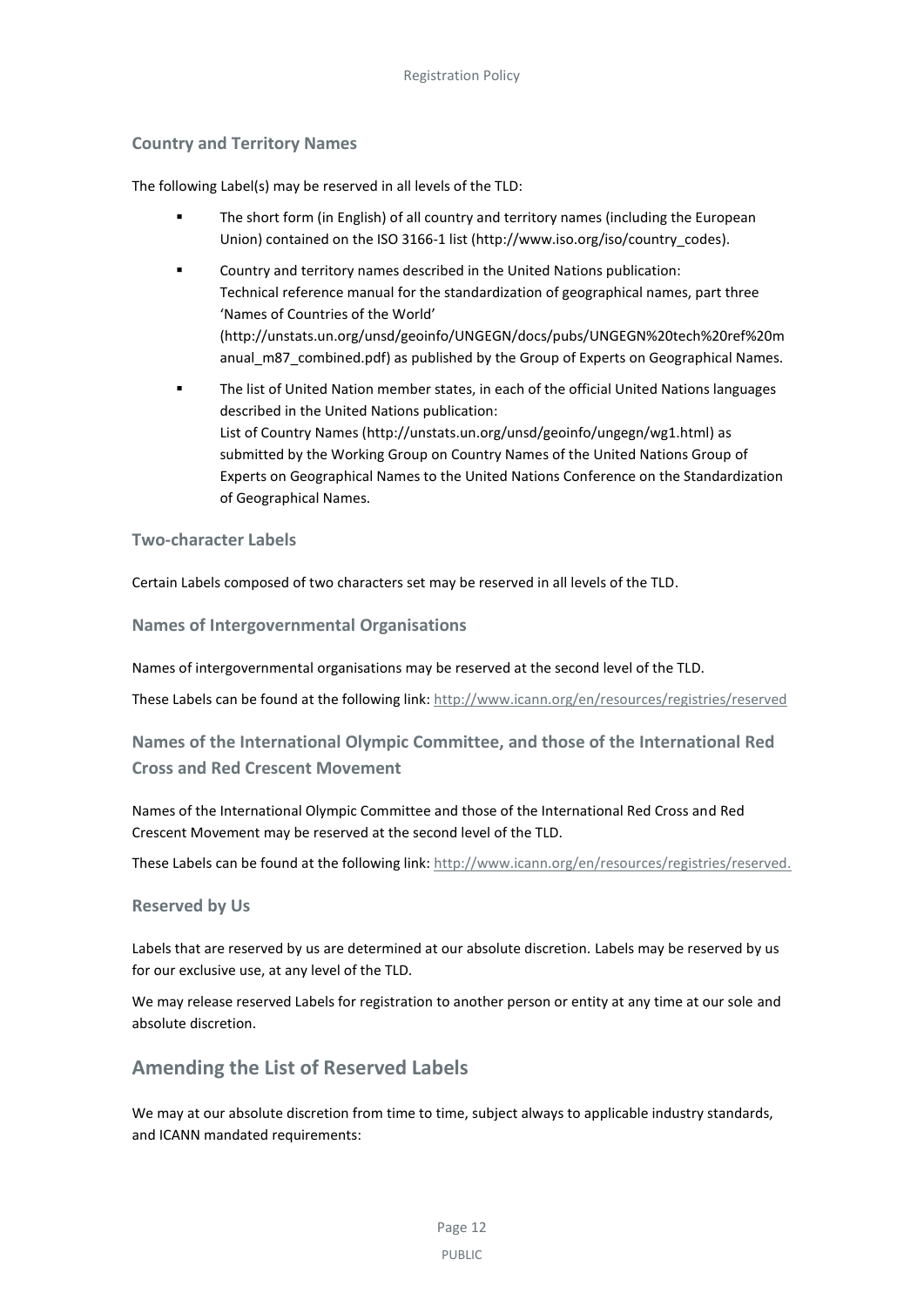- add to, delete from and generally amend or modify the list of Labels which are and the level at which they are reserved or restricted;
- allow a domain name containing a reserved Label to be registered; or
- delete a domain name containing a Label which is reserved.

<span id="page-16-0"></span>Where we allow a domain name containing a previously reserved Label to be registered, that domain name may be subject to the Claims Services.

# **4.4 The WHOIS Service**

The purpose of this section is to describe the WHOIS Service for the TLD, the information displayed by the WHOIS Service and how to use the WHOIS Service.

The word WHOIS is not an acronym, it is the phrase 'who is', which is concatenated into the word WHOIS; it can also be written as WhoIs and Whois, and is also known as Registration Data Directory Services (RDDS).

To operate the TLD we have entered into an agreement with ICANN, which describes the requirements that we have in relation to the provision of the WHOIS Service. Details about ICANN's requirements with regard to WHOIS and additional information can be found on the ICANN website at the following link http://whois.icann.org/.

WHOIS is a query and response protocol used to lookup data related to domain names. A WHOIS query returns information related to contact details, name servers, and the Registrar of a domain name.

# **Who Collects the Information that is Shown in the WHOIS Service?**

Our agreement with ICANN requires that when a domain name is registered or renewed, we include certain information to be displayed in the WHOIS Service.

During the procedure of making an Application to register or renew a domain name, the requestor is asked to enter into an agreement, acknowledging and authorising the collection and use of the information in the provision of the WHOIS Service.

# **What Information is Returned from a WHOIS Query?**

When a user queries the WHOIS Service and where information exists, a response will be returned containing details relating to the domain name, Registrar, and name server data, described in detail in Appendix A of this policy.

For the avoidance of doubt:

- domain names in the TLD will be Allocated to us;
- we will be displayed as the Registrant in the WHOIS Service.

# **WHOIS Data Accuracy**

### **Registrant responsibilities**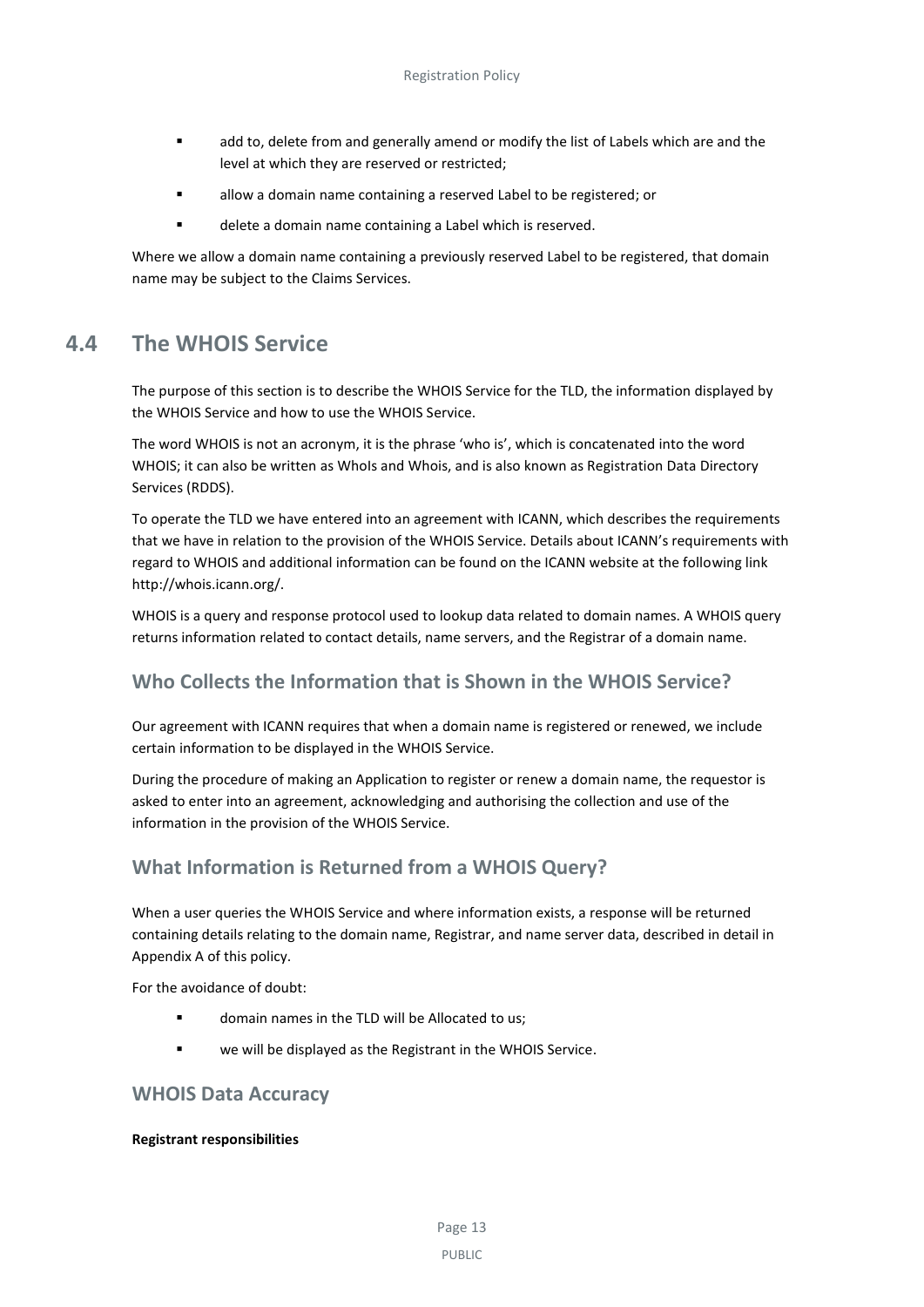It is the Registrant's responsibility to ensure that any information provided when registering or renewing a domain name is complete and accurate. Additionally the Registrant is required to update their information with the Registrar if a change has occurred to the information provided.

#### **What we may do to promote accuracy**

We or the Registrar may attempt to verify the information provided. An Application to register a domain name may be rejected where incomplete information is provided, or where verification fails.

During the term of registration of the domain name we, ICANN or the Registrar, may:

- perform audits of the information that has been provided; or
- attempt to contact the nominated entities associated with the domain name, requesting the review of the information that has been provided—and if required request that the Registrant contact the Registrar to make adjustments.

#### **What happens if WHOIS data is inaccurate?**

Where it is determined that information provided in relation to a domain name is false, incorrect or outdated; we, ICANN or the Registrar may suspend or cancel the domain name.

# **Preventing Misuse of WHOIS Data**

The use of the WHOIS Service provided by us is subject to our Acceptable Use Policy which can be found at the following link[: http://nic.catholic/.](http://nic.courses/) We also impose limits on the number of queries a user may make to the WHOIS Service.

No user of the WHOIS Service is permitted to utilise automated and/or electronic processes that send high volume to the WHOIS Service.

#### **WHOIS query limits**

To ensure that privacy concerns are addressed we have imposed limits on the number of queries that may be made. For general use of the WHOIS Service the following limits will apply, up to:

- twenty queries per hour from the same IP address; and
- **u** two-hundred queries per day from the same IP address.

Please note however that we may amend these limits at any time.

#### **WHOIS restrictions**

Where the WHOIS query limits have been exceeded the IP address will be barred from the ability to make additional queries for a period of 24 hours.

#### **WHOIS query exemptions**

<span id="page-17-0"></span>We may consider exemptions to the WHOIS query limits described in this section for law enforcement, government agencies, regulatory bodies, subject always to the Published Policies.

# **4.5 Zone File Access**

The purpose of this section is to describe how access to the Zone File may be granted.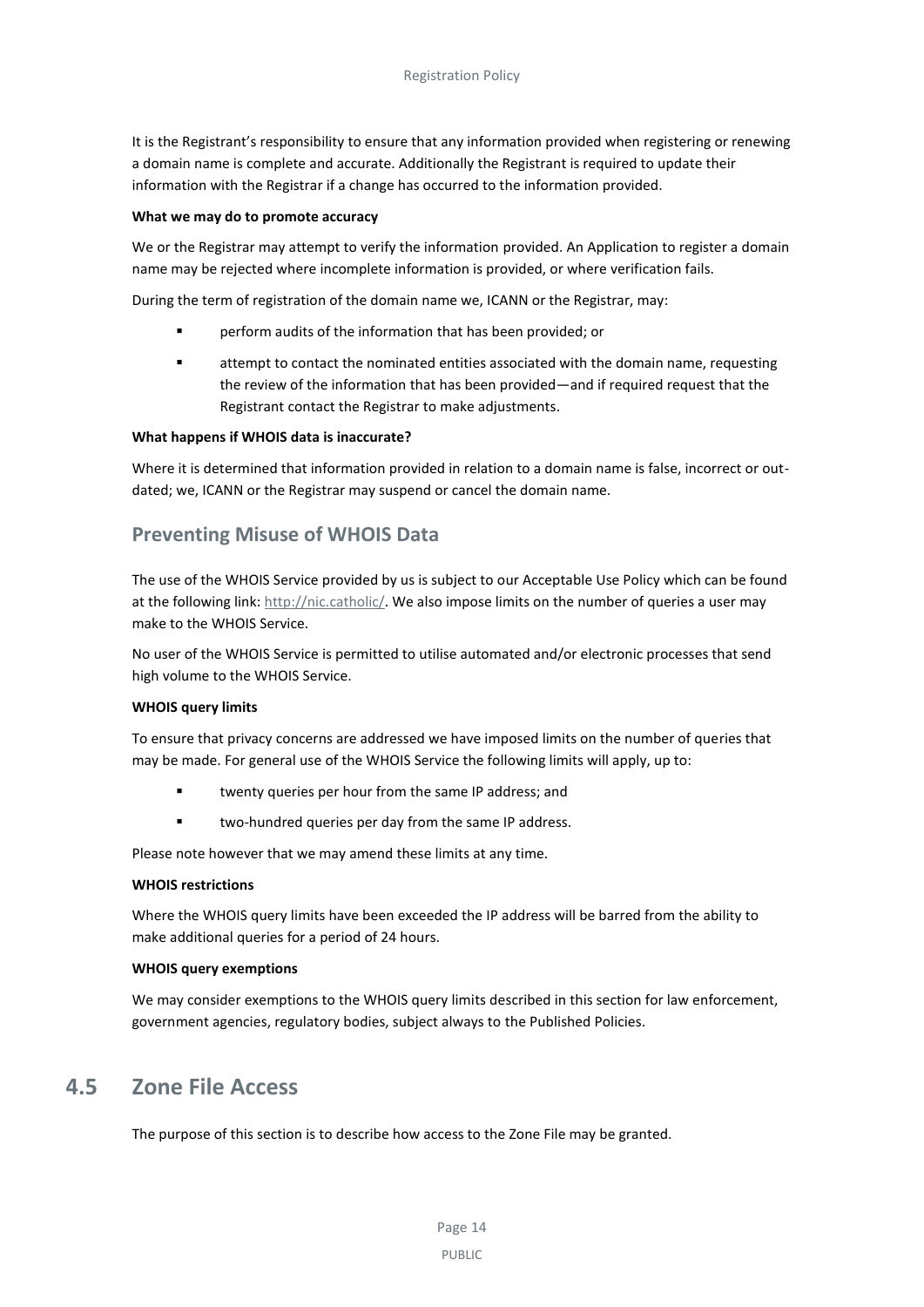ICANN requires that we in our management of the TLD follow the stated requirements to allow any user access to the TLD's Zone File. Details about ICANN's requirements for Zone File access can be found on the ICANN web site at the following link: http://www.icann.org/en/resources/compliance/registries/zfa.

# **Submitting a Request for Zone File Access**

All requests to access the Zone File for the TLD must be submitted through the Centralized Zone Data Service found at the following link: https://czds.icann.org/en.

# **Credentialing Requirements and Agreement**

Access to Zone File data for the TLD may be available to users subject to verification of the users' credentials and agreement by the user that the data will only be used for lawful purposes.

In order to grant access to the zone file for the TLD, we will request, through the Centralized Zone Data Service, each user to provide the reason for which it seeks access and information sufficient to correctly identify and locate the user.

A user will be required to enter into an agreement that will govern the access to our zone file data and its use. The agreement will be standardized, facilitated and administered by the Centralized Zone Data Access provider.

A user's access to the Zone File data is always subject to the requirements of ICANN.

# **Grant and Revocation of Access**

On approval, we or ICANN will grant the user a non-exclusive, non-transferable, limited right to access our Zone File data. The method of access will be defined by us and this method will be communicated to you at the time of application.

The Centralized Zone Data Access provider may reject the request for access of any user that does not satisfy the credentialing requirements. In addition, we may reject the request for access;

- of any user that does not provide correct or legitimate credentials; or
- where we reasonably believe that the user will use the data in a manner that contravenes the Published Policies.

On approval, we or ICANN will grant the user a non-exclusive, non-transferable, limited right to access our Zone File data. Such access will be facilitated by the Centralized Zone Data Service.

We may, at any time, revoke access of any user where we have evidence to support that the user's use of the data contravenes the Published Policies, or where we are instructed to do so by ICANN.

# **Use of Data by the User**

We will permit the user to use the Zone File data for lawful purposes, provided that:

- 1 the user takes all reasonable steps to protect against unauthorised access to, and use and disclosure of, the Zone File data; and
- 2 the user under no circumstances uses the Zone File data to: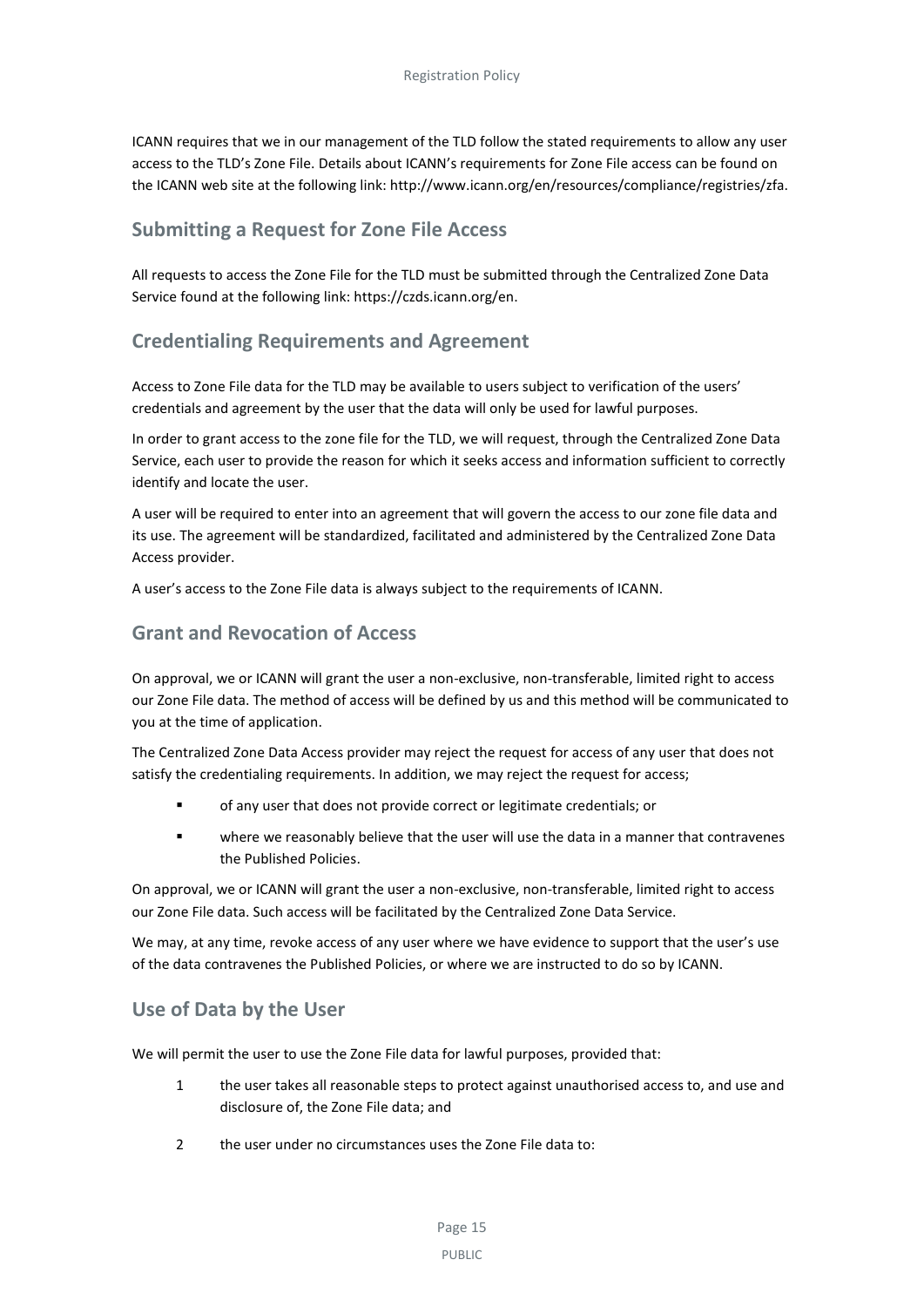- a allow, enable or otherwise support the transmission by email, telephone or facsimile of mass unsolicited, commercial advertising or solicitations to entities other than users' own existing customers; or
- b enable high volume, automated, electronic processes that send queries or data to our systems, or that of any Registrar.

# **Term of Use**

Use of the Zone File data will be for a limited time and we or ICANN may require the user to renew the grant of access.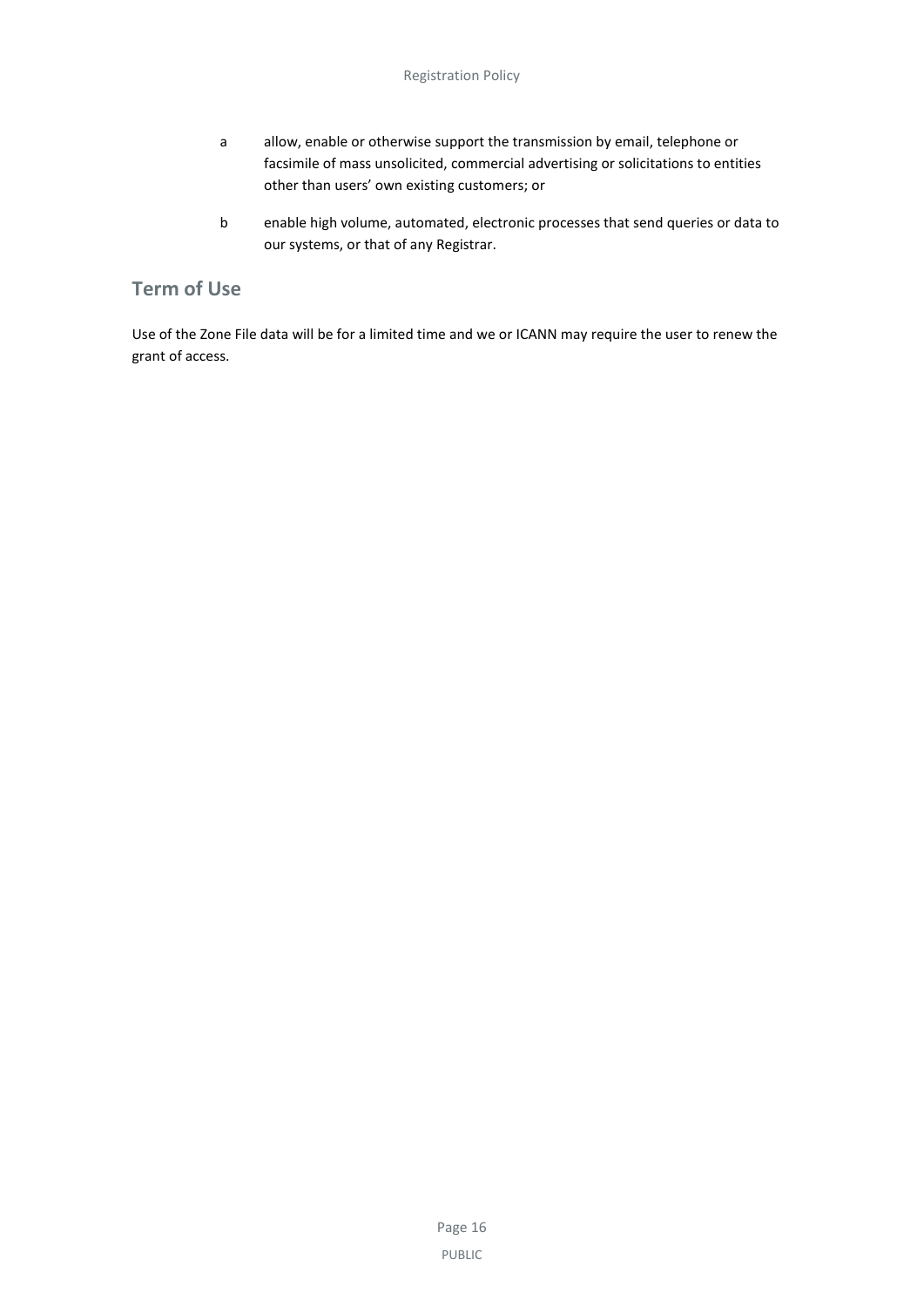# <span id="page-20-0"></span>**5 Definition and Review**

This document has been prepared and published to represent our policy regarding the administrative and technical management of the TLD.

All domain names in the TLD are subject to the Published Policies. It is your responsibility to ensure that you read and understand these policies as they apply to you. We may discontinue or amend any part or the whole of this policy from time to time at our absolute discretion.

Further policy and procedure in relation to the TLD can be found at the following link: [http://nic.catholic/.](http://nic.catholic/)

> Page 17 PUBLIC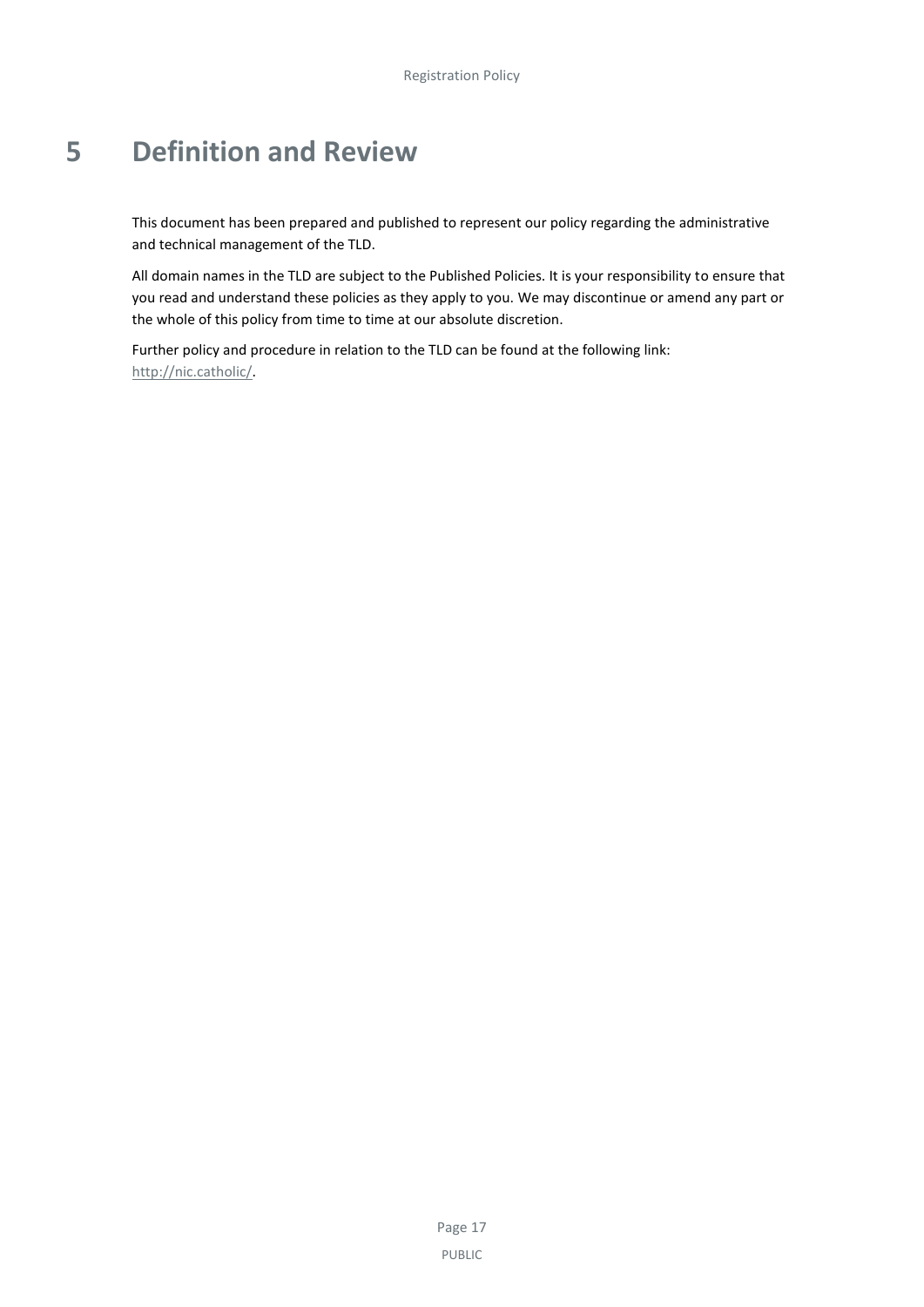# <span id="page-21-0"></span>**Appendix A**

# <span id="page-21-1"></span>**Using the WHOIS Service**

### **How to Make a WHOIS Query**

A WHOIS query for the TLD may be made by, using the command line interface as described in RFC 3912 WHOIS Protocol Specification to send the query, or via a web-based interface.

Both interfaces are provided free of charge to any Internet user.

#### **Command line interface**

To make a query using the command line interface:

- 3 Connect to whois.nic.catholic, Port 43.
- 4 Send the query in the required format, described in the following sections. Please note that the example query formats provided assume the use of the JWHOIS client (http://www.gnu.org/software/jwhois/) and should be adjusted for the selected command line interface.
- 5 The WHOIS Service will respond with the requested information.

#### **Web-based interface**

The web-based interface allows any user to make a WHOIS query without any specific technical knowledge:

- 6 The web-based interface is available at the following link: [http://whois.nic.catholic/](http://whois.nic.courses/)
- 7 Enter the desired information in the required format, described in the following section.
- 8 The WHOIS Service will respond with the requested information.

# <span id="page-21-2"></span>**Sample WHOIS Query and Response Formats**

## **Domain Name Data**

The following table shows the information that a response to a WHOIS query would return for the domain name *EXAMPLE.TLD*.

The status codes that may be displayed in response to a WHOIS query are described in Appendix B of this policy.

#### **Query format**

Using a command line interface: whois -h EXAMPLE. TLD

Using the web-based interface: EXAMPLE.TLD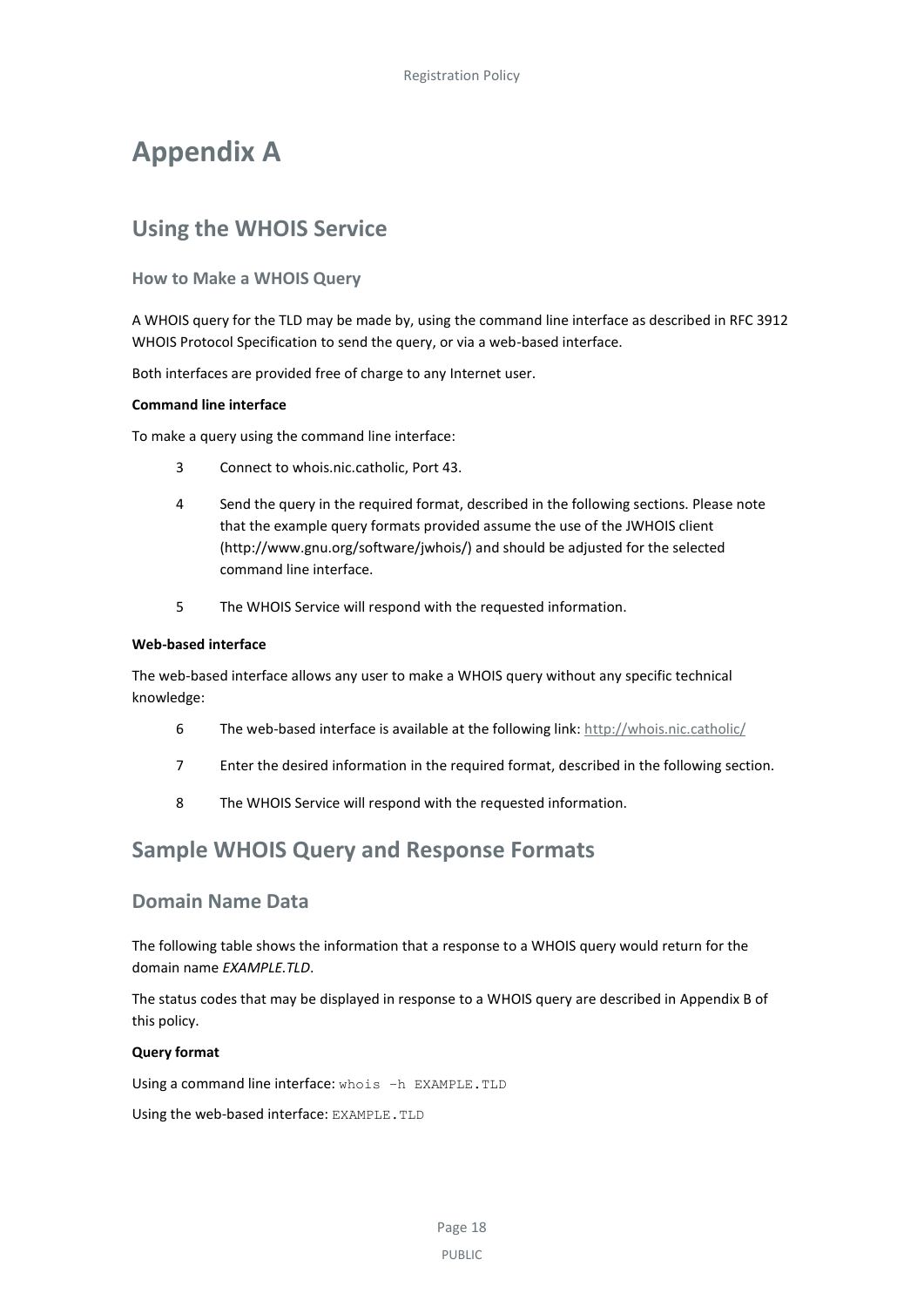#### **Response format**

Domain Name: EXAMPLE.TLD Registry Domain ID: D1234567-EXAMPLE Registrar WHOIS Server: whois.example-registrar.tld Registrar URL: http://www.example-registrar.tld Updated Date: 2009-05-29T20:13:00Z Creation Date: 2000-10-08T00:45:00Z Registry Expiry Date: 2010-10-08T00:44:59Z Registrar Registration Expiration Date: 2010-10-08T00:44:59Z Registrar: EXAMPLE REGISTRAR LLC Registrar IANA ID: 5555555 Registrar Abuse Contact Email: email@registrar.tld Registrar Abuse Contact Phone: +1.1235551234 Reseller: EXAMPLE RESELLER1 Domain Status: clientDeleteProhibited <https://icann.org/epp#clientDeleteProhibited> Domain Status: clientRenewProhibited <https://icann.org/epp#clientRenewProhibited> Domain Status: clientTransferProhibited <https://icann.org/epp#clientTransferProhibited> Registry Registrant ID: 5372808-EXAMPLE Registrant Name: EXAMPLE REGISTRANT Registrant Organization: EXAMPLE ORGANIZATION Registrant Street: 123 EXAMPLE STREET Registrant City: ANYTOWN Registrant State/Province: AP Registrant Postal Code: A1A1A16 Registrant Country: AA Registrant Phone: +1.5555551212 Registrant Phone Ext: 12347 Registrant Fax: +1.5555551213 Registrant Fax Ext: 4321 Registrant Email: EMAIL@EXAMPLE.TLD Registry Admin ID: 5372809-EXAMPLE Admin Name: EXAMPLE REGISTRANT ADMINISTRATIVE Admin Organization: EXAMPLE REGISTRANT ORGANIZATION Admin Street: 123 EXAMPLE STREET Admin City: ANYTOWN Admin State/Province: AP Admin Postal Code: A1A1A1 Admin Country: AA Admin Phone: +1.5555551212 Admin Phone Ext: 1234 Admin Fax: +1.5555551213 Admin Fax Ext: 1234 Admin Email: EMAIL@EXAMPLE.TLD Registry Tech ID: 5372811-EXAMPLE Tech Name: EXAMPLE REGISTRANT TECHNICAL Tech Organization: EXAMPLE REGISTRANT LLC Tech Street: 123 EXAMPLE STREET Tech City: ANYTOWN Tech State/Province: AP Tech Postal Code: A1A1A1 Tech Country: AA Tech Phone: +1.1235551234 Tech Phone Ext: 1234 Tech Fax: +1.5555551213 Tech Fax Ext: 93 Tech Email: EMAIL@EXAMPLE.TLD Name Server: NS01.EXAMPLE-REGISTRAR.TLD Name Server: NS02.EXAMPLE-REGISTRAR.TLD DNSSEC: signedDelegation URL of the ICANN Whois Inaccuracy Complaint Form:<https://www.icann.org/wicf/> >>> Last update of WHOIS database: 2009-05-29T20:15:00Z <<<

PUBLIC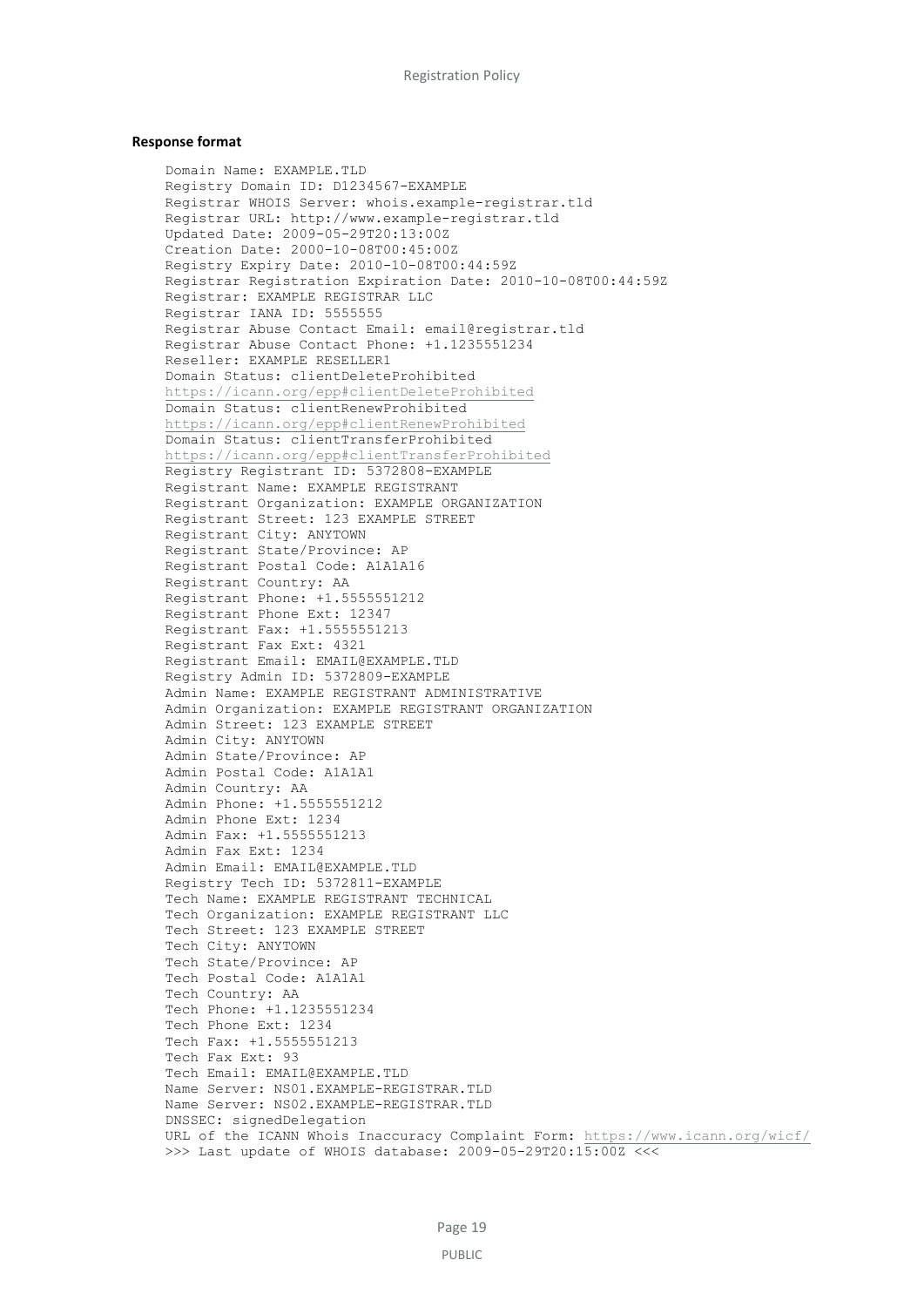## **Registrar Data**

The following table shows the information that a response to a WHOIS query would return for the Registrar; *Example Registrar Inc*.

#### **Query format**

Using a command line interface:

whois -h whois.nic.TLD 'registrar Example Registrar Inc.'

or

whois -h whois.nic.TLD 'registrar 5555555'

Using the web-based interface: registrar Example Registrar.

#### **Response format**

Registrar Name: Example Registrar Inc. Street: 1234 Admiralty Way City: Marina del Rey State State/Province: CA Postal Code: 90292 Country: US Phone Number: +1.3105551212 Fax Number: +1.3105551213 Email: registrar@example.tld WHOIS Server: whois.example-registrar.tld Referral URL: http://www.example-registrar.tld Admin Contact: Joe Registrar Phone Number: +1.3105551213 Fax Number: +1.3105551213 Email: joeregistrar@example-registrar.tld Phone Number: +1.3105551214 Fax Number: +1.3105551213 Email: janeregistrar@example-registrar.tld Technical Contact: John Geek Phone Number: +1.3105551215 Fax Number: +1.3105551216 Email: johngeek@example-registrar.tld >>> Last update of WHOIS database: 2009-05-29T20:15:00Z <<<

### **Name Server Data**

The following table shows the information that a response to a WHOIS query would return for the name server NS1.EXAMPLE.TLD.

#### **Query format**

Using a command line interface:

whois NS1.EXAMPLE.TLD

or

whois –h nameserver (nameserver name)

or

whois –h nameserver (IP Address)

Using the web-based interface: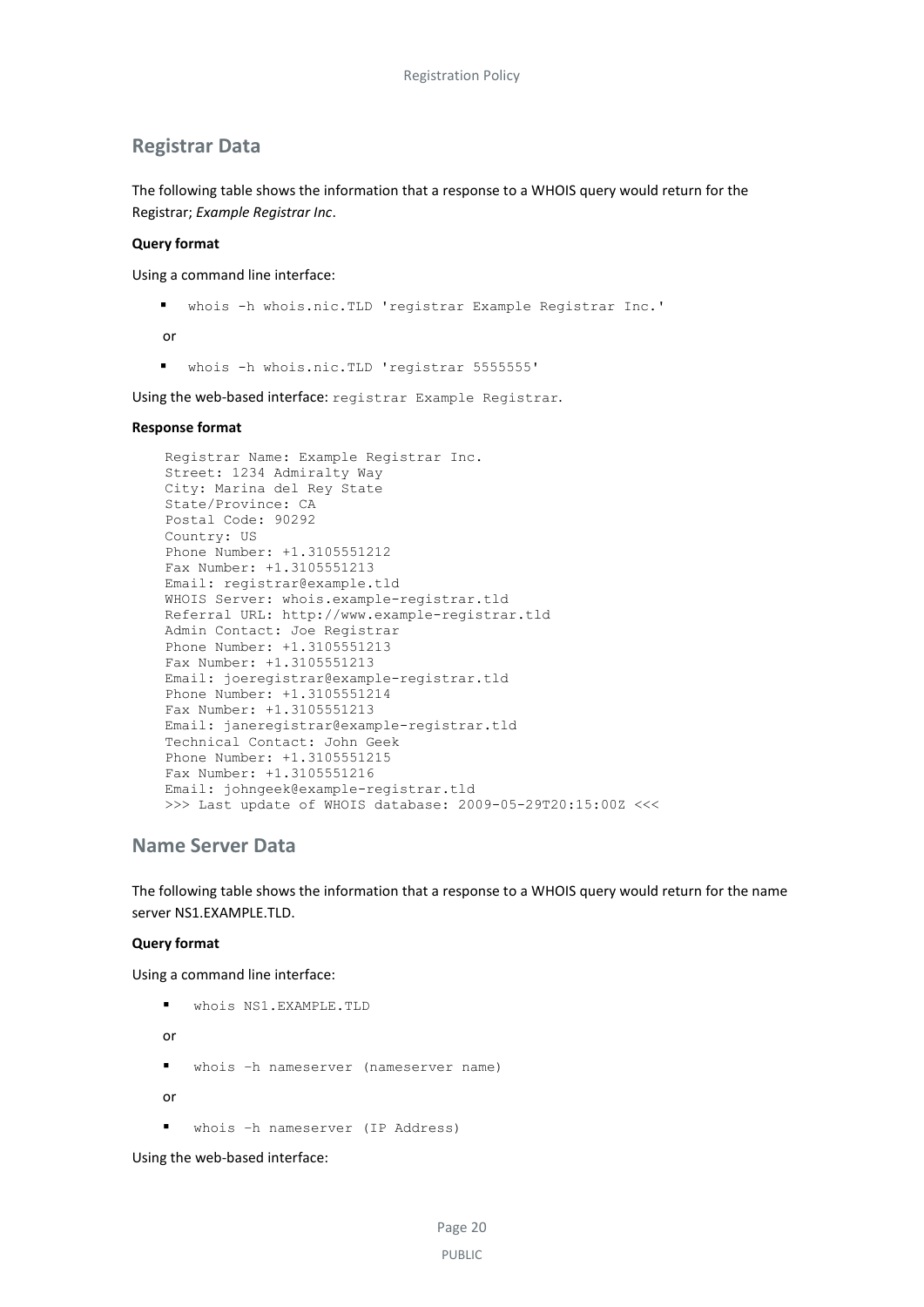$NSI$ .EXAMPLE.TLD

or

nameserver (nameserver name)

or

nameserver (IP Address)

#### **Response format**

```
Server Name: NS1.EXAMPLE.TLD
IP Address: 192.0.2.123
IP Address: 2001:0DB8::1
Registrar: Example Registrar
WHOIS Server: whois.example-registrar.tld
Referral URL: http://www.example-registrar.tld
>>> Last update of WHOIS database: 2009-05-29T20:15:00Z <<<
```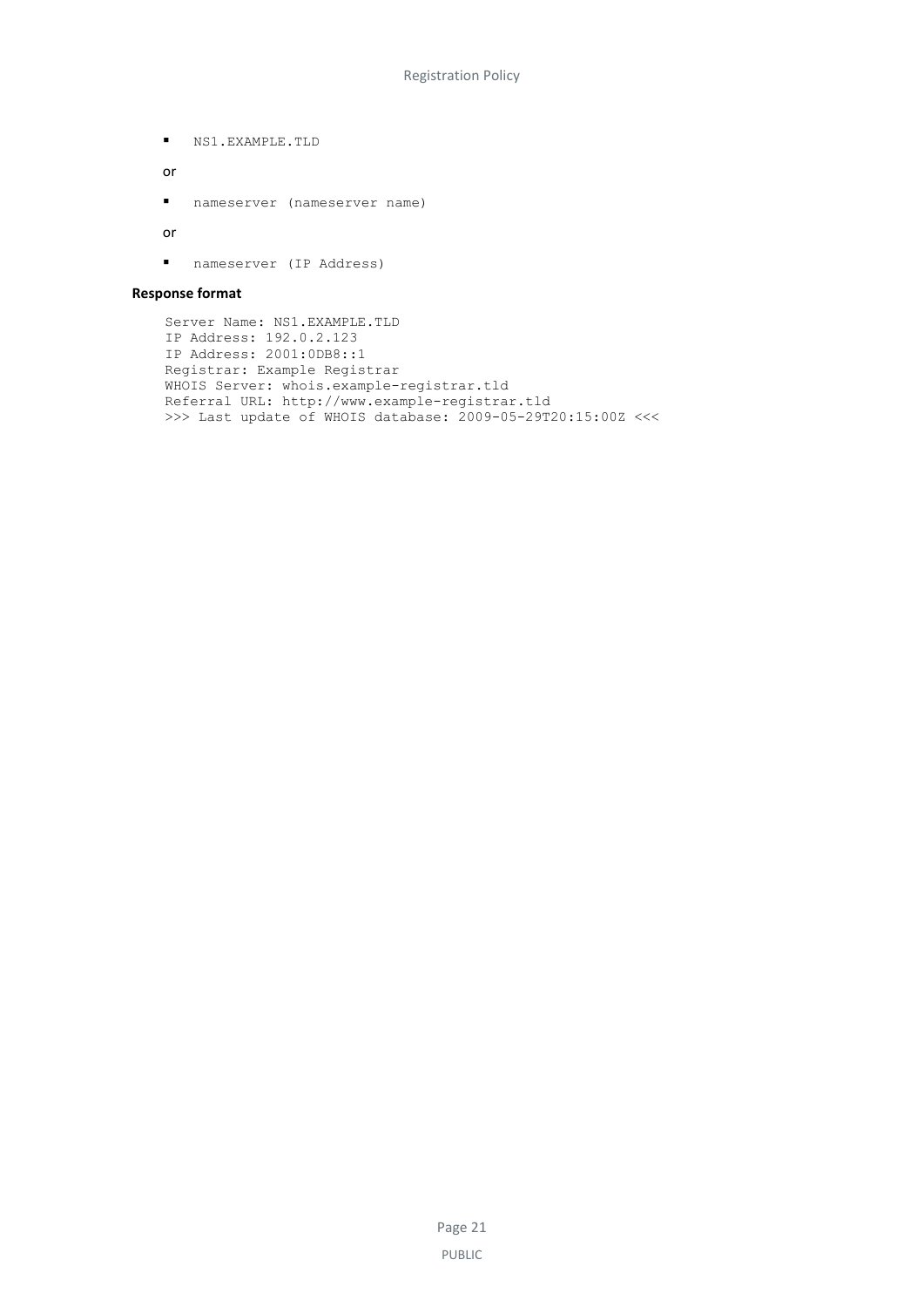# <span id="page-25-0"></span>**Appendix B**

# <span id="page-25-1"></span>**Domain Name Lifecycle**

The purpose of this section is to describe the lifecycle of a domain name in the TLD. This section includes:

- the length of time that a domain name may be registered for;
- **the operations that may be performed on a domain name;**
- the various states that a domain name may be in;
- **the grace periods that are given to a domain name;**
- how a domain name transitions between states; and
- locks that may be placed on domain names.

# <span id="page-25-2"></span>**Registration Periods**

The maximum validity period for domain names is 10 years. Domain names may be created with, or renewed in, one year increments up to the maximum period.

# <span id="page-25-3"></span>**Operations on a Domain Name**

Throughout the lifecycle of a domain name, certain operations may be performed on the domain name. The outcome of those operations may differ depending on the state the domain name is in.

The operations applicable to a domain name are as follows.

### **Create**

A Create operation produces a domain name in the Registry. While technically this is not an operation on a domain name, it is included here for completeness.

### **Update**

An Update operation modifies the domain name's authinfo, associated contact objects and delegation information.

### **Renew**

A Renew operation may be performed on a domain name by the sponsoring Registrar in order to extend its validity period.

### **Transfer**

A Transfer operation moves a domain name from the sponsorship of one Registrar to another. Transfer operation options are:

 Transfer (request): the Registrar which will take sponsorship of the domain name (gaining Registrar) requests the Transfer.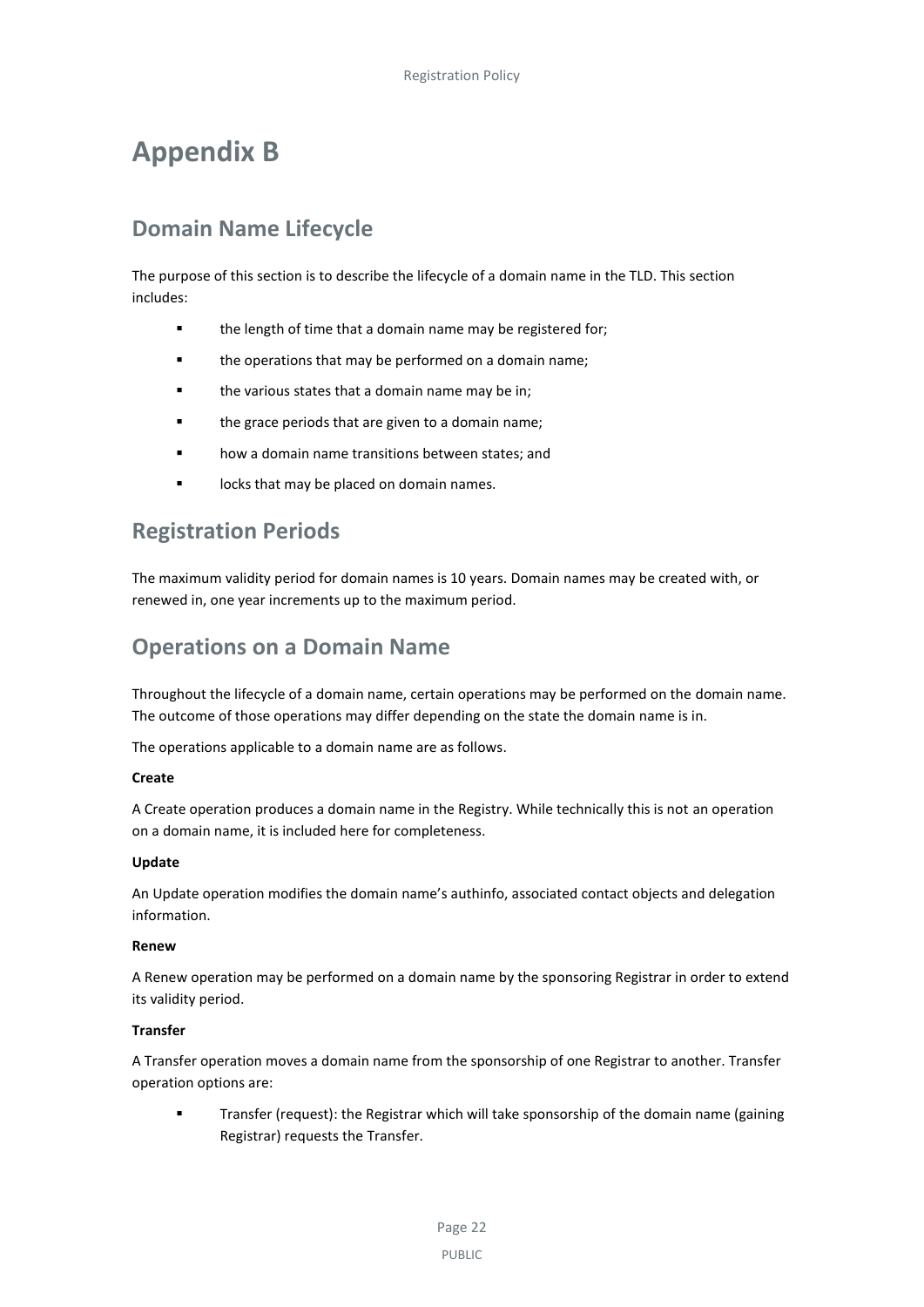- Transfer (approve): the Registrar which will lose sponsorship of the domain name (losing Registrar) explicitly approves the Transfer request.
- Transfer (reject): the Registrar which will lose sponsorship of the domain name rejects the Transfer request.
- **Transfer (cancel): the gaining Registrar cancels the Transfer (request).**

A Transfer (request) is automatically approved by the Registry after five days if a Transfer (approve) or Transfer (reject) operation is not received from the losing Registrar, and the Transfer (request) has not been cancelled by a gaining Registrar.

### **Delete**

The sponsoring Registrar requests that the domain name be removed from the Registry Service by using the Delete operation.

For further information please refer to the section 'Transitions between states'.

#### **Restore**

After a Delete operation a domain name may be reinstated using the Restore operation. Restore operations are:

- Restore (request): the sponsoring Registrar requests that a domain name be restored.
- Restore (report): the sponsoring Registrar provides a report regarding a domain name for which it has previously issued a Restore request.

For further information refer to the section 'Transitions between states'.

# <span id="page-26-0"></span>**States a Domain Name may be Assigned**

The states that a domain name can exist in are:

- **Registered**
- **Pending Create**
- Pending Transfer
- Redemption
- **Pending Restore**
- **Pending Delete**

The following section describes the states a domain name may be in.

| Domain status | means the status information that will be available to Registrars, and in some<br>cases displayed in the WHOIS output. |  |
|---------------|------------------------------------------------------------------------------------------------------------------------|--|
| In DNS        | means the associated name server records (and glue records if any) are<br>published in the DNS.                        |  |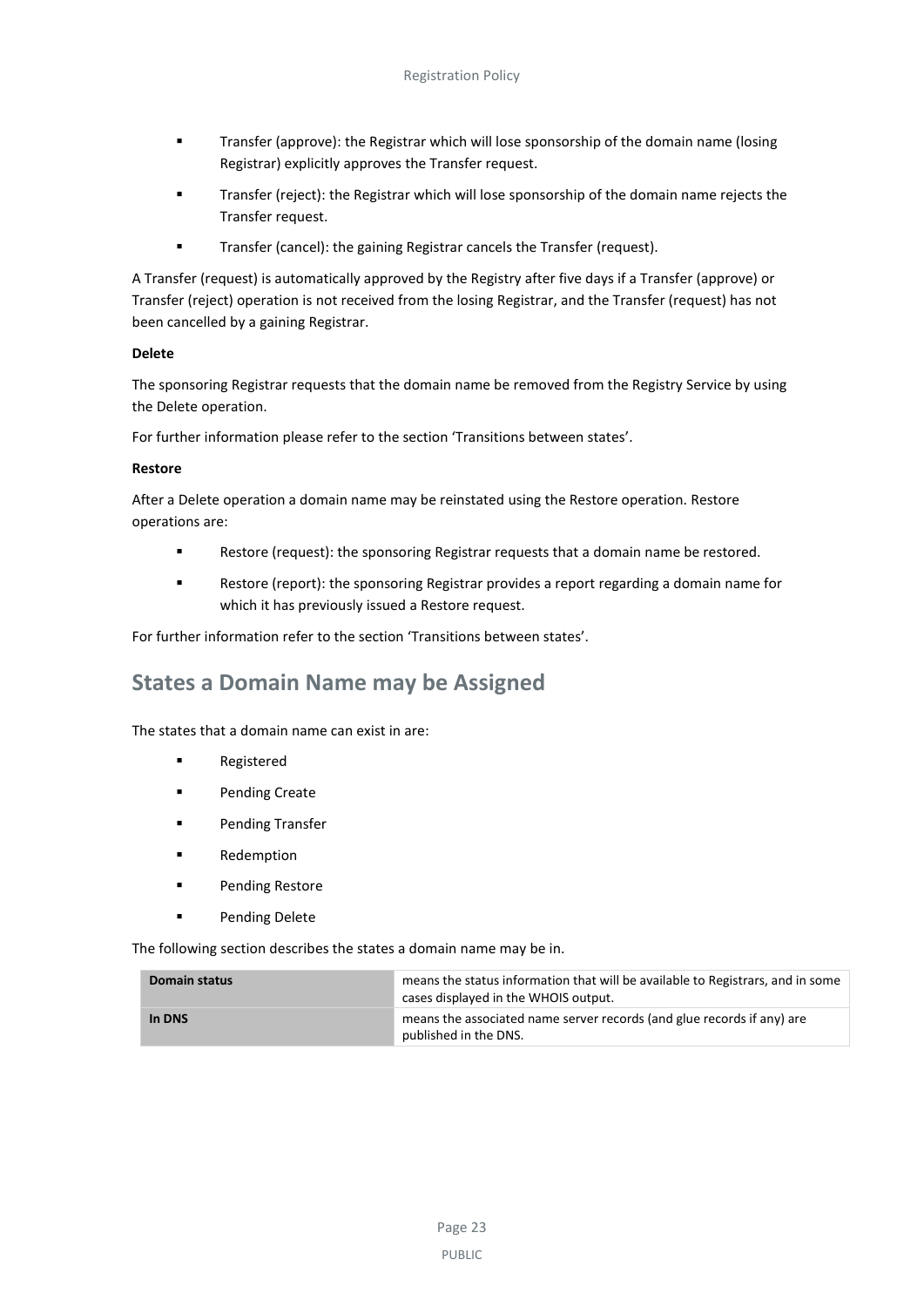## **Registered**

| <b>State</b>                    | Registered                                                                                                  |
|---------------------------------|-------------------------------------------------------------------------------------------------------------|
| <b>Domain status</b>            | ok, or varied status values noted by the absence of pending Transfer or<br>pendingDelete                    |
| In DNS?                         | Yes                                                                                                         |
| <b>Allowed operations</b>       | Update, Renew, Transfer (request) and Delete                                                                |
| What it means for a domain name | The default state of a domain name. There are no pending operations and<br>the domain has not been deleted. |
| Length of time in this state    |                                                                                                             |

# **Pending Create**

| <b>State</b>                    | <b>Pending Create</b>                                                                                                                                                                                                                                                                                                                                                                                                                   |
|---------------------------------|-----------------------------------------------------------------------------------------------------------------------------------------------------------------------------------------------------------------------------------------------------------------------------------------------------------------------------------------------------------------------------------------------------------------------------------------|
| <b>Domain status</b>            | pendingCreate                                                                                                                                                                                                                                                                                                                                                                                                                           |
| In DNS?                         | No                                                                                                                                                                                                                                                                                                                                                                                                                                      |
| <b>Allowed operations</b>       | Delete                                                                                                                                                                                                                                                                                                                                                                                                                                  |
| What it means for a domain name | We have received a request from a Registrar to register a domain name<br>matching an entry on the list of restricted labels for the TLD. Subsequent<br>attempts to register the same domain name will not be queued whilst in this<br>state. Approval of the request is at our discretion. This state is not used for<br>Applications for domain names made during the Sunrise and Claims Notice<br>Periods as described in our policy. |
| Length of time in this state    | This state applies for a maximum of 5 calendar days.                                                                                                                                                                                                                                                                                                                                                                                    |

## **Pending Transfer**

| <b>State</b>                    | Pending Transfer                                                                                                                                                                                                          |  |
|---------------------------------|---------------------------------------------------------------------------------------------------------------------------------------------------------------------------------------------------------------------------|--|
| <b>Domain status</b>            | pendingTransfer                                                                                                                                                                                                           |  |
| In DNS?                         | Yes                                                                                                                                                                                                                       |  |
| <b>Allowed operations</b>       | Transfer (cancel, reject, approve)                                                                                                                                                                                        |  |
| What it means for a domain name | A Registrar has requested a Transfer of the domain name and it is not yet<br>completed. All operations that would transform the domain name, other<br>than those to cancel, reject, or approve the Transfer are rejected. |  |
| Length of time in this state    | This state applies for a maximum of 5 calendar days.                                                                                                                                                                      |  |

# **Redemption**

| <b>State</b>                    | Redemption                                                                                                                                                                                                                                                                                                                                         |  |
|---------------------------------|----------------------------------------------------------------------------------------------------------------------------------------------------------------------------------------------------------------------------------------------------------------------------------------------------------------------------------------------------|--|
| <b>Domain status</b>            | pendingDelete                                                                                                                                                                                                                                                                                                                                      |  |
|                                 | redemptionPeriod                                                                                                                                                                                                                                                                                                                                   |  |
| In DNS?                         | No                                                                                                                                                                                                                                                                                                                                                 |  |
| <b>Allowed operations</b>       | Restore (request)                                                                                                                                                                                                                                                                                                                                  |  |
| What it means for a domain name | The sponsoring Registrar has requested that the domain name be Deleted.<br>The sponsoring Registrar may perform a Restore operation to reinstate the<br>domain name. The domain name continues to be withheld from the DNS<br>unless it is reinstated. All operations that would transform the domain name,<br>other than to Restore are rejected. |  |
| Length of time in this state    | This state applies for 30 calendar days.                                                                                                                                                                                                                                                                                                           |  |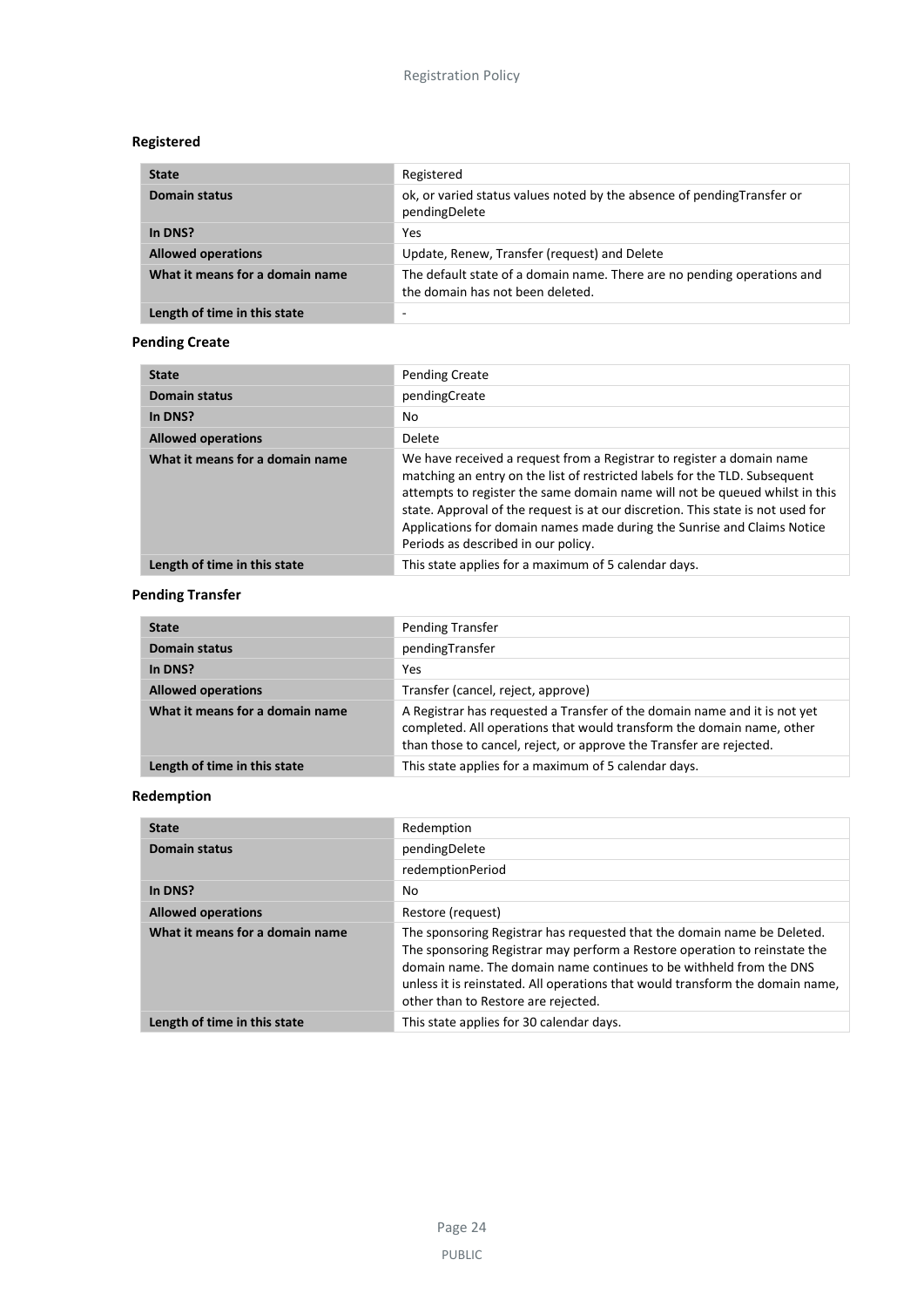#### **Pending Restore**

| <b>State</b>                    | Pending Restore                                                                                                                                                                                                            |
|---------------------------------|----------------------------------------------------------------------------------------------------------------------------------------------------------------------------------------------------------------------------|
| <b>Domain status</b>            | pendingDelete                                                                                                                                                                                                              |
|                                 | pendingRestore                                                                                                                                                                                                             |
| In DNS?                         | Yes                                                                                                                                                                                                                        |
| <b>Allowed operations</b>       | Restore (report)                                                                                                                                                                                                           |
| What it means for a domain name | A Restore request is pending. The sponsoring Registrar must submit a<br>Restore report. The domain name is in the DNS. All operations that would<br>transform the domain name, other than the Restore report are rejected. |
| Length of time in this state    | This state applies for a maximum of 7 calendar days.                                                                                                                                                                       |

#### **Pending Delete**

| <b>State</b>                    | Pending Delete                                                                                                                                                                                                                                                                                                                                                       |
|---------------------------------|----------------------------------------------------------------------------------------------------------------------------------------------------------------------------------------------------------------------------------------------------------------------------------------------------------------------------------------------------------------------|
| <b>Domain status</b>            | pendingDelete                                                                                                                                                                                                                                                                                                                                                        |
| In DNS?                         | No                                                                                                                                                                                                                                                                                                                                                                   |
| <b>Allowed operations</b>       | None                                                                                                                                                                                                                                                                                                                                                                 |
| What it means for a domain name | The Redemption Grace Period has lapsed and the domain name is pending<br>being removed from the Registry Service. This state prohibits the sponsoring<br>Registrar from the Update, Restore operations or modifying the domain<br>name. At the end of this period the domain name is removed from the<br>Registry Service and may become available for registration. |
| Length of time in this state    | This state applies for 5 calendar days.                                                                                                                                                                                                                                                                                                                              |

# <span id="page-28-0"></span>**Grace Periods**

There are five grace periods that are applicable to domain names:

- Add Grace Period
- Renew Grace Period
- Auto-Renew Grace Period
- **Transfer Grace Period**
- **Redemption Grace Period**

The following describes each of the domain name grace periods and how these may affect operations in relation to the domain name. The grace period states described in this section are additional to those described in the preceding section.

The following section describes the grace periods a domain name may be in.

| Domain status               | means the status information that will be available to Registrars, and in some<br>cases displayed in the WHOIS output. |  |
|-----------------------------|------------------------------------------------------------------------------------------------------------------------|--|
| <b>Effect on operations</b> | means the effect that this grace period will have on various operations.                                               |  |

#### **Add Grace Period**

| <b>Period</b>               | Add Grace Period                                                                                |
|-----------------------------|-------------------------------------------------------------------------------------------------|
| <b>Domain status</b>        | addPeriod                                                                                       |
| <b>Effect on operations</b> | Subject to the following, the Add Grace Period does not have any impact on<br>other operations. |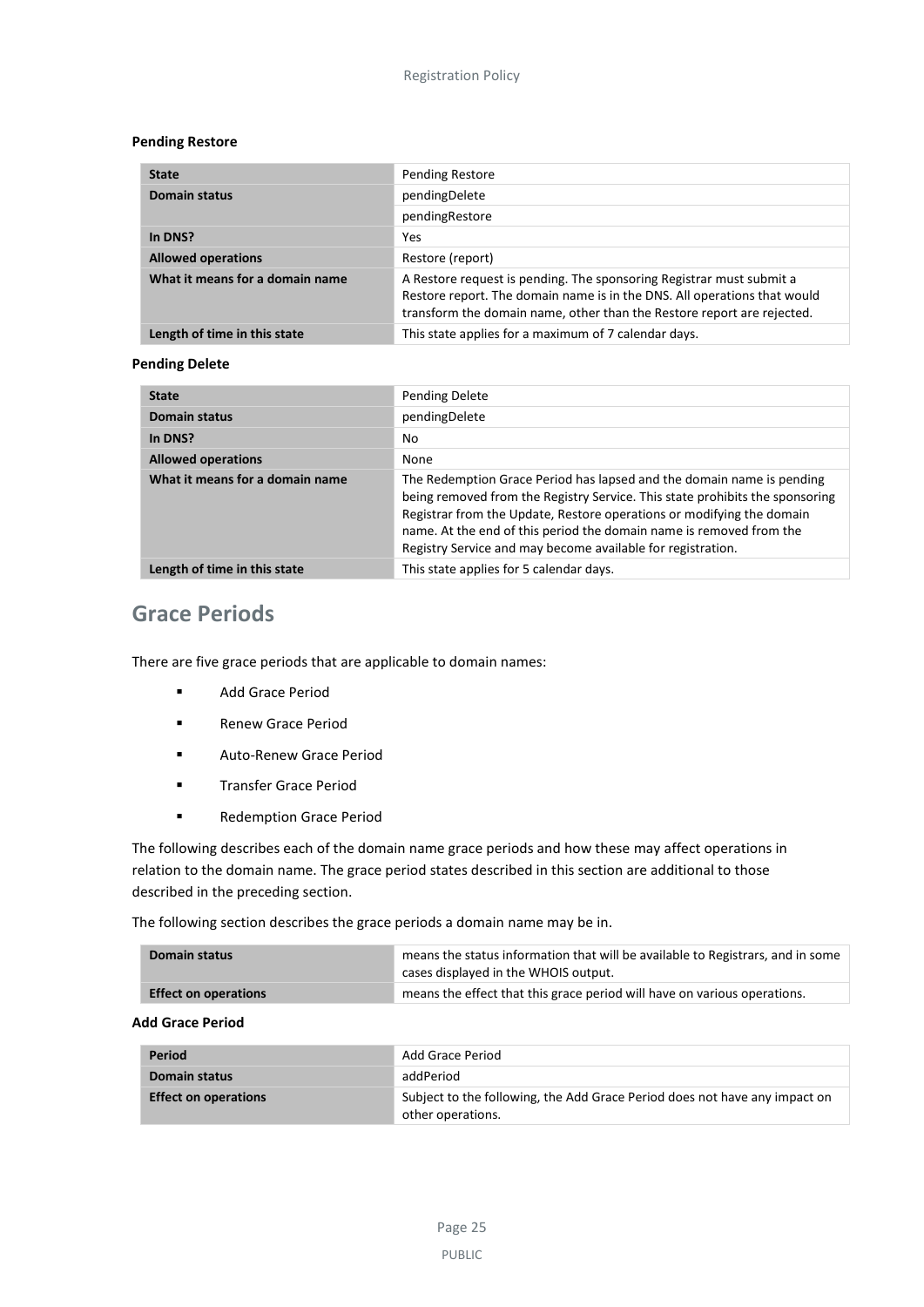|                                 | <b>Delete</b>                                                                                                                                                                                                                     | The sponsoring Registrar, who must have created the<br>domain name, may Delete the domain name. The<br>operation occurs with immediate effect and the domain<br>name may become available for registration.                                                 |
|---------------------------------|-----------------------------------------------------------------------------------------------------------------------------------------------------------------------------------------------------------------------------------|-------------------------------------------------------------------------------------------------------------------------------------------------------------------------------------------------------------------------------------------------------------|
|                                 | Renew                                                                                                                                                                                                                             | The sponsoring Registrar may Renew the domain name.<br>The total period for the domain name is the sum of the<br>initial period specified when the domain name was<br>created and any renewal term, subject to the 10 year<br>maximum.                      |
|                                 | <b>Transfer</b>                                                                                                                                                                                                                   | A Transfer may not occur during the Add Grace Period, or<br>at any other time in the first 60 calendar days after the<br>initial creation, or approved transfer of the domain name.<br>The Registry Service will prevent such a transfer from<br>occurring. |
| What it means for a domain name | Allows for no-cost cancellation of a domain name registration resulting from<br>typographical or other errors by Registrars and registrants. Once cancelled<br>the domain name may become immediately available for registration. |                                                                                                                                                                                                                                                             |
| Length of time in this period   |                                                                                                                                                                                                                                   | This state applies for 5 calendar days after the domain name is Registered.<br>Note the Add Grace Period does not apply to Pending Create.                                                                                                                  |

### **Renew Grace Period**

| <b>Period</b>                   | <b>Renew Grace Period</b>                                                                        |                                                                                                                                                                                                                                                                                                                                                                                                                                                                            |  |
|---------------------------------|--------------------------------------------------------------------------------------------------|----------------------------------------------------------------------------------------------------------------------------------------------------------------------------------------------------------------------------------------------------------------------------------------------------------------------------------------------------------------------------------------------------------------------------------------------------------------------------|--|
| <b>Domain status</b>            | renewPeriod                                                                                      |                                                                                                                                                                                                                                                                                                                                                                                                                                                                            |  |
| In DNS?                         | Yes                                                                                              |                                                                                                                                                                                                                                                                                                                                                                                                                                                                            |  |
| <b>Effect on operations</b>     | Subject to the following the Renew Grace Period does not have any impact<br>on other operations. |                                                                                                                                                                                                                                                                                                                                                                                                                                                                            |  |
|                                 | <b>Delete</b>                                                                                    | The sponsoring Registrar, who must have initiated the<br>Renew operation, may Delete the domain name. The<br>extension to the registration period caused by the<br>preceding renew is reversed and unless the domain name<br>is also in the Add Grace Period, the domain name enters<br>the Redemption state. If the domain name is also in the<br>Add Grace Period it is removed from the Registry with<br>immediate effect and may become available for<br>registration. |  |
|                                 | Renew                                                                                            | The sponsoring Registrar, who must have initiated the<br>Renew operation, can subsequently Renew the domain<br>name, causing a second independent Renewal Grace<br>Period to start. The total registration period for the<br>domain name is extended by the renewal term, limited to<br>the 10 year maximum.                                                                                                                                                               |  |
|                                 | <b>Transfer</b>                                                                                  | An approved transfer ends the current Renew Grace<br>Period without a refund and begins a Transfer Grace<br>Period.                                                                                                                                                                                                                                                                                                                                                        |  |
| What it means for a domain name | Allows the sponsoring Registrar to undo the operation to Renew via the<br>Delete operation.      |                                                                                                                                                                                                                                                                                                                                                                                                                                                                            |  |
| Length of time in this period   | This state applies for 5 calendar days.                                                          |                                                                                                                                                                                                                                                                                                                                                                                                                                                                            |  |

### **Auto-Renew Grace Period**

| <b>Period</b>               | Auto-Renew Grace Period                                                                                |
|-----------------------------|--------------------------------------------------------------------------------------------------------|
| Domain status               | autoRenewPeriod                                                                                        |
| <b>Effect on operations</b> | Subject to the following, the Auto-Renew Grace Period does not have any<br>impact on other operations. |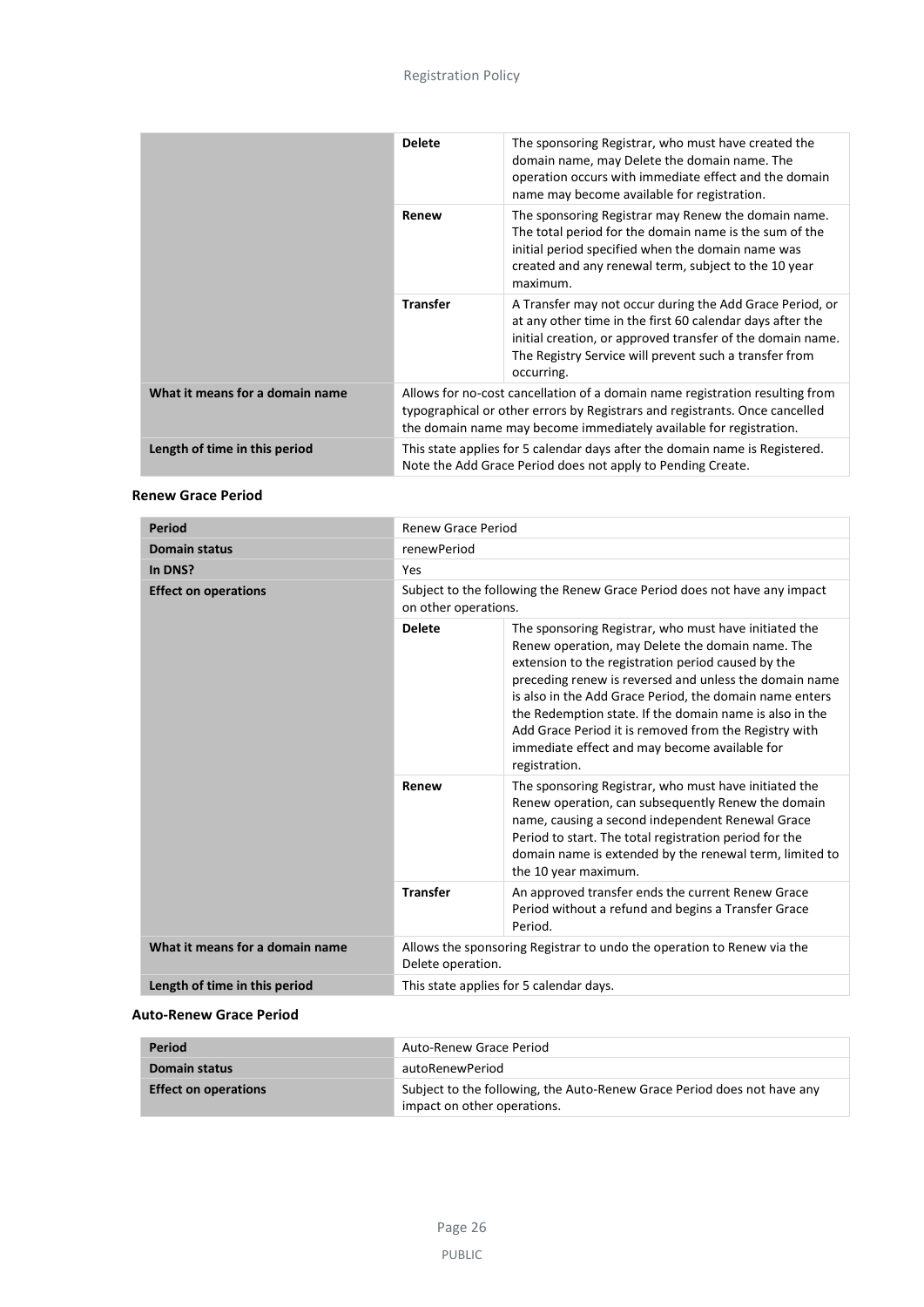|                                 | <b>Delete</b>   | The sponsoring Registrar, who must be the sponsoring<br>Registrar when the Auto-Renew Grace Period<br>commenced, may Delete the domain name. The<br>registration period auto-renew extension is reversed and<br>the domain name enters the Redemption state.                            |
|---------------------------------|-----------------|-----------------------------------------------------------------------------------------------------------------------------------------------------------------------------------------------------------------------------------------------------------------------------------------|
|                                 | Renew           | The sponsoring Registrar, who must be the sponsor when<br>the auto-renew occurred, can Renew the domain name<br>for another period causing an independent Renewal<br>Grace Period to begin. The registration period is extended<br>by the renewal term, limited to the 10 year maximum. |
|                                 | <b>Transfer</b> | An approved transfer ends the current Auto-Renew Grace<br>Period, and begins a Transfer Grace Period. The<br>registration period auto-renew extension is reversed and<br>the registration is extended by the period specified in the<br>transfer.                                       |
| What it means for a domain name | domain name.    | Auto-Renew Grace Period allows for domain names to remain in the DNS<br>beyond the expiration of the registration period, to provide adequate time<br>for the sponsoring Registrar to obtain the registrant's intent to renew the                                                       |
| Length of time in this period   |                 | This state applies for 45 calendar days after expiry of the domain name.                                                                                                                                                                                                                |

### **Transfer Grace Period**

| <b>Period</b>                   | <b>Transfer Grace Period</b>                                                                                                                                                   |                                                                                                                                                                                                                                                                                                                                                                                                                   |
|---------------------------------|--------------------------------------------------------------------------------------------------------------------------------------------------------------------------------|-------------------------------------------------------------------------------------------------------------------------------------------------------------------------------------------------------------------------------------------------------------------------------------------------------------------------------------------------------------------------------------------------------------------|
| <b>Domain status</b>            | transferPeriod                                                                                                                                                                 |                                                                                                                                                                                                                                                                                                                                                                                                                   |
| <b>Effect on operations</b>     | Subject to the following the Transfer Grace Period does not have any impact<br>on other operations.                                                                            |                                                                                                                                                                                                                                                                                                                                                                                                                   |
|                                 | <b>Delete</b>                                                                                                                                                                  | The sponsoring Registrar, who must have initiated the<br>Transfer, may Delete the domain name. The extension to<br>the registration period of the preceding transfer is<br>reversed and the Redemption state is entered.                                                                                                                                                                                          |
|                                 | Renew                                                                                                                                                                          | The sponsoring Registrar can Renew the domain name<br>thus causing an independent Renewal Grace Period to<br>begin. The registration period for the domain name is<br>extended by the renewal term, limited to the 10 year<br>maximum.                                                                                                                                                                            |
|                                 | <b>Transfer</b>                                                                                                                                                                | A further transfer may not occur during the 60 calendar<br>day period after the approved transfer of a domain name.<br>The Registry will prevent such a transfer from occurring.<br>Should a special situation require transfer back to the<br>losing Registrar, this is dealt with by taking into account<br>the unique circumstances of the situation and will require<br>our approval and manual intervention. |
| What it means for a domain name | Transfer Grace Period allows the sponsoring Registrar to undo the<br>registration period extension (due to an approved transfer of a domain<br>name) and Delete a domain name. |                                                                                                                                                                                                                                                                                                                                                                                                                   |
| Length of time in this period   |                                                                                                                                                                                | This state applies for 5 calendar days after completion of the Transfer.                                                                                                                                                                                                                                                                                                                                          |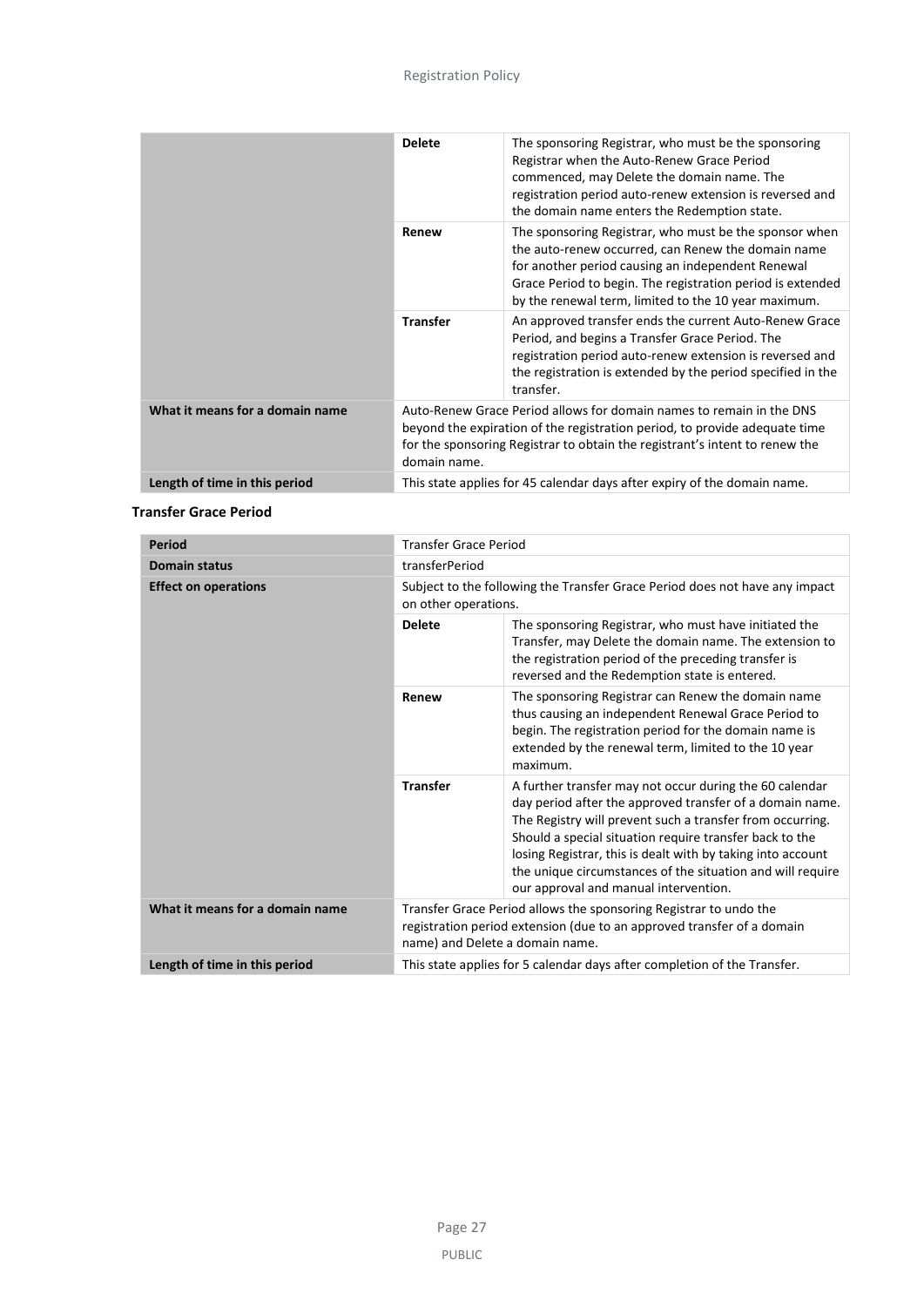#### **Redemption Grace Period**

| Period                          | <b>Redemption Grace Period</b>                                                                                                                                                                                                                                  |
|---------------------------------|-----------------------------------------------------------------------------------------------------------------------------------------------------------------------------------------------------------------------------------------------------------------|
| <b>Domain status</b>            | pendingDelete                                                                                                                                                                                                                                                   |
|                                 | redemptionPeriod                                                                                                                                                                                                                                                |
| <b>Effect on operations</b>     | Restore (request)                                                                                                                                                                                                                                               |
| What it means for a domain name | Redemption Grace Period refers to the period of time the domain name<br>spends in the Redemption state, starting after a domain name is deleted. The<br>Redemption state description provides information on operations that are<br>allowed during this period. |
| Length of time in this period   | This state applies for 30 calendar days.                                                                                                                                                                                                                        |

#### **Overlap of grace periods**

Grace periods may overlap. The four possible overlapping grace periods are:

- **Add Grace Period with one or more Renew Grace Periods.**
- **Renew Grace Period with one or more other Renew Grace Periods.**
- **EXECT:** Auto-Renew Grace Period with one or more Renew Grace Periods.
- Transfer Grace Period with one or more Renew Grace Periods.

These are treated independently with respect to timelines however operations on domain names are processed in a manner that takes into account the combined effects of all grace periods.

# <span id="page-31-0"></span>**Transitions Between States**

Transitions between the various states of domain names are triggered in the Registry Service as follows.

#### **Available > Registered**

Transition from 'Available' (for registration) to Registered is triggered by the receipt of a request from a Registrar to Create the domain name that does not match an entry on the restricted list. This transition begins the Add Grace Period.

### **Available > Pending Create**

Transition from 'Available' (for registration) to Pending Create is triggered by the receipt of a request from a Registrar to Create the domain name where that domain name matches an entry on the list of restricted labels. This transition does not begin the Add Grace Period.

### **Pending Create > Registered**

Transition from Pending Create to Registered occurs on our approval of the registration request. This transition begins the Add Grace Period.

### **Pending Create > Deleted**

Transition from Pending Create to Deleted occurs if the request to register the domain name is not approved by us. The domain name is removed from the Registry Service and may become available for registration.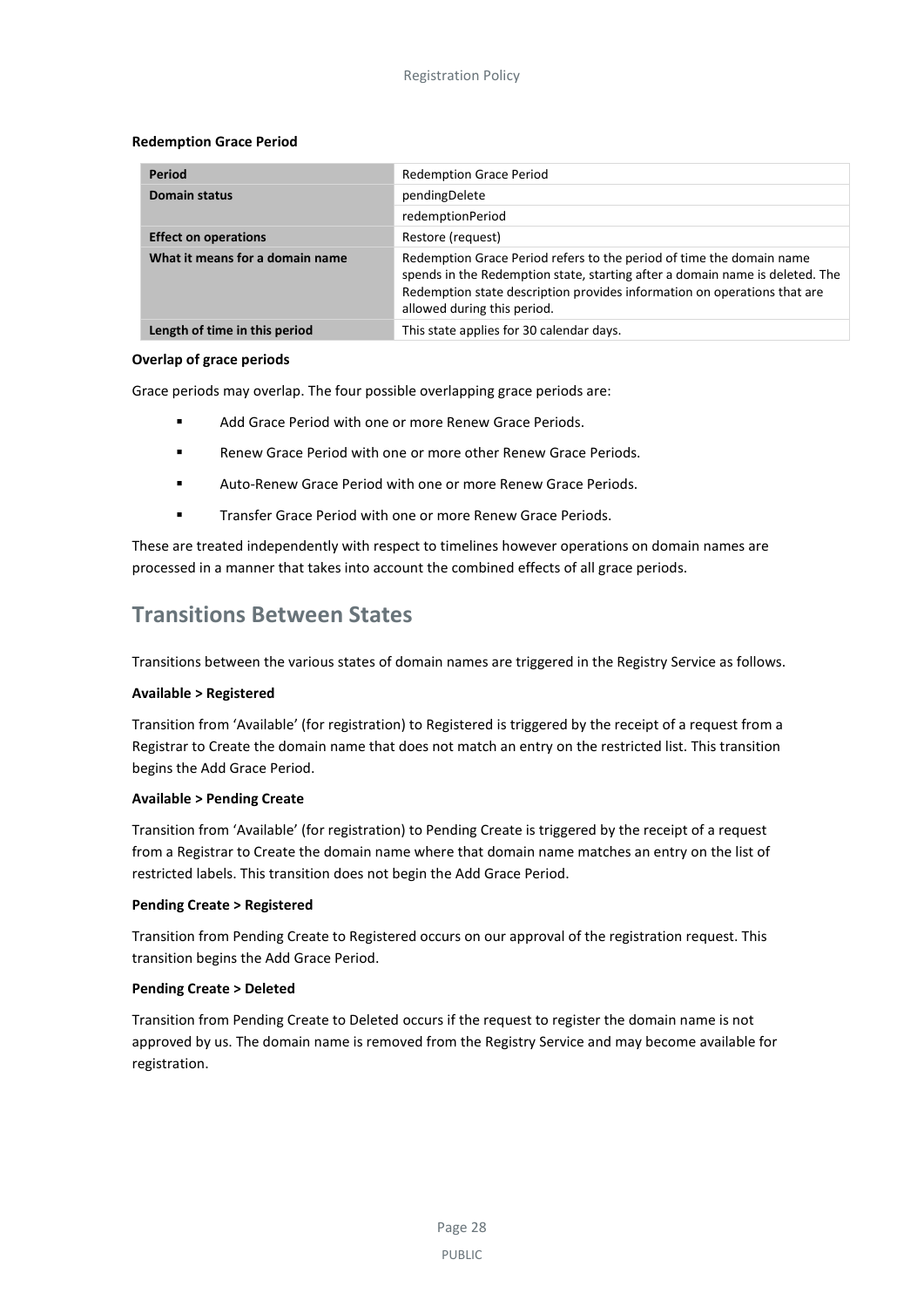### **Registered > Pending Transfer**

Transition from Registered to Pending Transfer is triggered by the receipt of a request to Transfer the domain name. On approval the Transfer results in the extension of the domain name registration.

Requests to Transfer the domain name within 60 days of a Create or a previous Transfer are rejected. As described in the preceding section in relation to the Transfer Grace Period, exceptions may apply and are dealt with on a case by case basis.

#### **Pending Transfer > Registered**

Transition from Pending Transfer to Registered may be triggered by the following operations:

| Cancel              | During the Pending Transfer period the gaining Registrar may cancel the Transfer by<br>requesting the Transfer to be cancelled. The registration period remains unchanged and all<br>existing grace periods at the time of Transfer request remain in effect.                                                                                                    |
|---------------------|------------------------------------------------------------------------------------------------------------------------------------------------------------------------------------------------------------------------------------------------------------------------------------------------------------------------------------------------------------------|
| Reject              | During the Pending Transfer period the losing Registrar may reject the Transfer. The<br>registration period remains unchanged and all grace periods existing at the time of Transfer<br>request remain in effect.                                                                                                                                                |
| <b>Approve</b>      | During the Pending Transfer period the losing Registrar may approve the Transfer. If the<br>Transfer was requested during the Auto-Renew Grace Period, the extension to the registration<br>period is reversed. The registration period is extended by the amount specified in the Transfer<br>request. This begins the Transfer Grace Period.                   |
| <b>Auto-Approve</b> | If after 5 days, no action has been taken, the Registry Service approves the Transfer<br>automatically. If the Transfer was requested during the Auto-Renew Grace Period the<br>extension to the registration period is reversed. The registration period is extended by the<br>amount specified in the Transfer request. This begins the Transfer Grace Period. |

#### **Registered > Deleted**

Transition from Registered to Deleted occurs on receipt of a request to Delete a domain name. If the domain name is in the Add Grace Period, it is removed from the Registry Service and may become available for registration.

### **Registered > Redemption**

Transition from Registered to Redemption occurs on receipt of a request to Delete a domain name. If the domain name is not in the Add Grace Period, it transitions to the Redemption period state and all grace periods in effect are considered.

### **Redemption > Pending Restore**

Transition from Redemption to Pending Restore occurs on receipt of a request to Restore a domain name. If the Redemption Period has not lapsed, the domain name transitions to the Pending Restore state. The domain name is provisioned in the DNS.

### **Pending Restore > Registered**

Transition from Pending Restore to Registered during the Pending Restore period occurs when the sponsoring Registrar completes the Restore via a Restore (report) containing the registration data as at the time of deletion, the registration data at the time of the report, and the reason for the Restore to occur.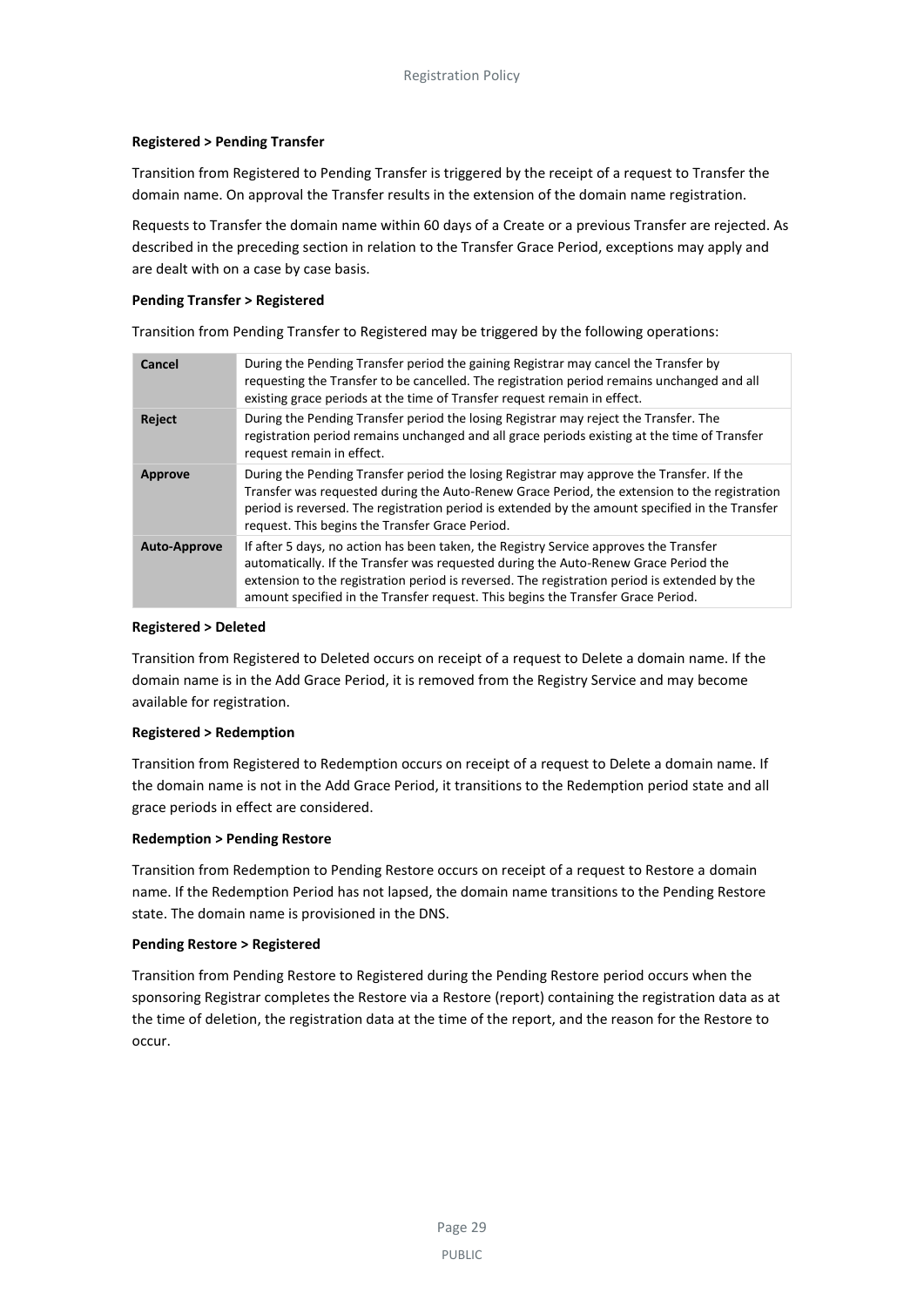#### **Pending Restore > Redemption**

Transition from Pending Restore to Redemption occurs automatically 7 calendar days after the transition to the Pending Restore state. If a Restore (report) is not received the domain name transitions to the Redemption state, which begins a new Redemption period. The domain name is removed from the DNS.

#### **Redemption > Pending Delete**

Transition from Redemption to Pending Delete occurs automatically 30 calendar days after the transition to the Redemption state. If a Restore (request) is not received the domain name transitions to the Pending Delete state.

#### **Pending Delete > Deleted**

Transition from Pending Delete to Deleted occurs automatically 5 calendar days after the transition to the Pending Delete state. The domain name is removed from the Registry Service and may become available for registration.

# <span id="page-33-0"></span>**Locks on Domain Names**

Locks may be applied to the domain name to prevent specific operations occurring. There are two types of locks that may be applied: 'client' locks and 'server' locks. Client and server locks may be applied independently or simultaneously.

Locks prefixed with 'client' are set or removed by the sponsoring Registrar; and we may set or remove locks prefixed with 'server'. Locks are added and removed independently however they can be combined to facilitate the enforcement of other processes, and outcomes such as those required as part of Uniform Domain Name Dispute Resolution Policy (UDRP).

The available locks are as follows.

#### **Delete Prohibited**

| Domain status                   | clientDeleteProhibited                           |
|---------------------------------|--------------------------------------------------|
|                                 | serverDeleteProhibited                           |
| In DNS?                         | Yes                                              |
| <b>Allowed operations</b>       | Update, Renew, and Transfer (request)            |
| What it means for a domain name | Requests to delete the domain name are rejected. |

**Hold**

| Domain status                   | clientHold                                            |
|---------------------------------|-------------------------------------------------------|
|                                 | serverHold                                            |
| In DNS?                         | No                                                    |
| <b>Allowed operations</b>       | Update, Renew, Transfer (request) and Delete          |
| What it means for a domain name | DNS information is not published for the domain name. |

#### **Renew Prohibited**

| Domain status                   | clientRenewProhibited                                                  |  |
|---------------------------------|------------------------------------------------------------------------|--|
|                                 | serverRenewProhibited                                                  |  |
| In DNS?                         | Yes                                                                    |  |
| <b>Allowed operations</b>       | Update, Transfer (request) and Delete                                  |  |
| What it means for a domain name | Requests to Renew the domain name are rejected. Auto-Renew is allowed. |  |